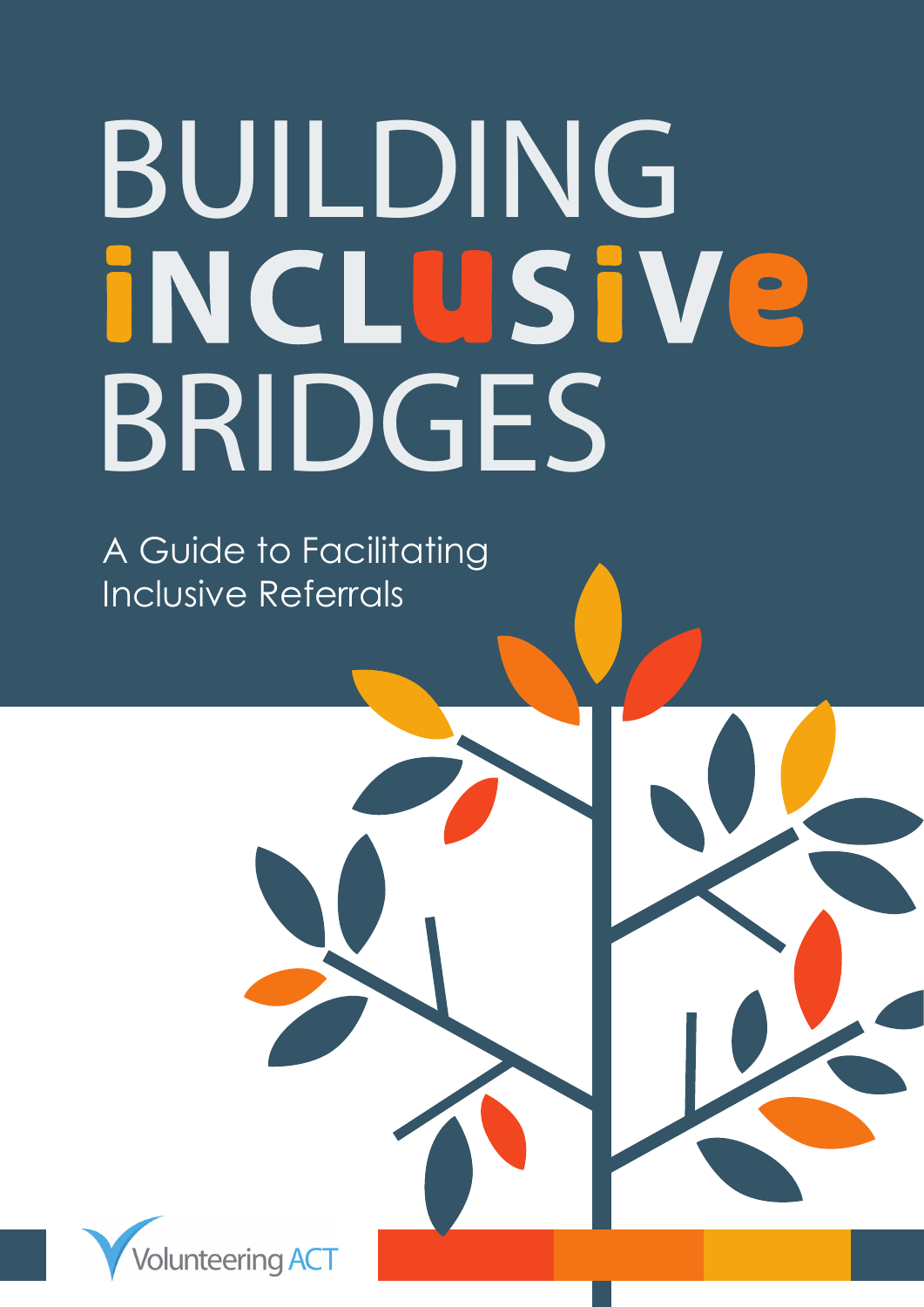# **Contents**

| About this Resource                                   | 3        |
|-------------------------------------------------------|----------|
| <b>Section 1: Facilitating Inclusive Volunteering</b> |          |
| Getting Started                                       | 6        |
| <b>First Point of Contact</b>                         | 8        |
| Making a Good Match                                   | $  \;  $ |
| <b>Managing Expectations</b>                          | 13       |
| Keeping in Contact                                    | 14       |
| <b>Section 2: Practical Tools and Tips</b>            |          |
| Creating an Accessible Environment                    | 16       |
| Inclusive Language                                    | 18       |
| Conclusion                                            | 21       |
| Appendix 1.                                           | 22       |
| Appendix 2.                                           | 24       |
| Appendix 3.                                           | 28       |

Volunteering ACT is proudly managed by Volunteering and Contact ACT.**VOLUNTEERING and CONTACT ACT**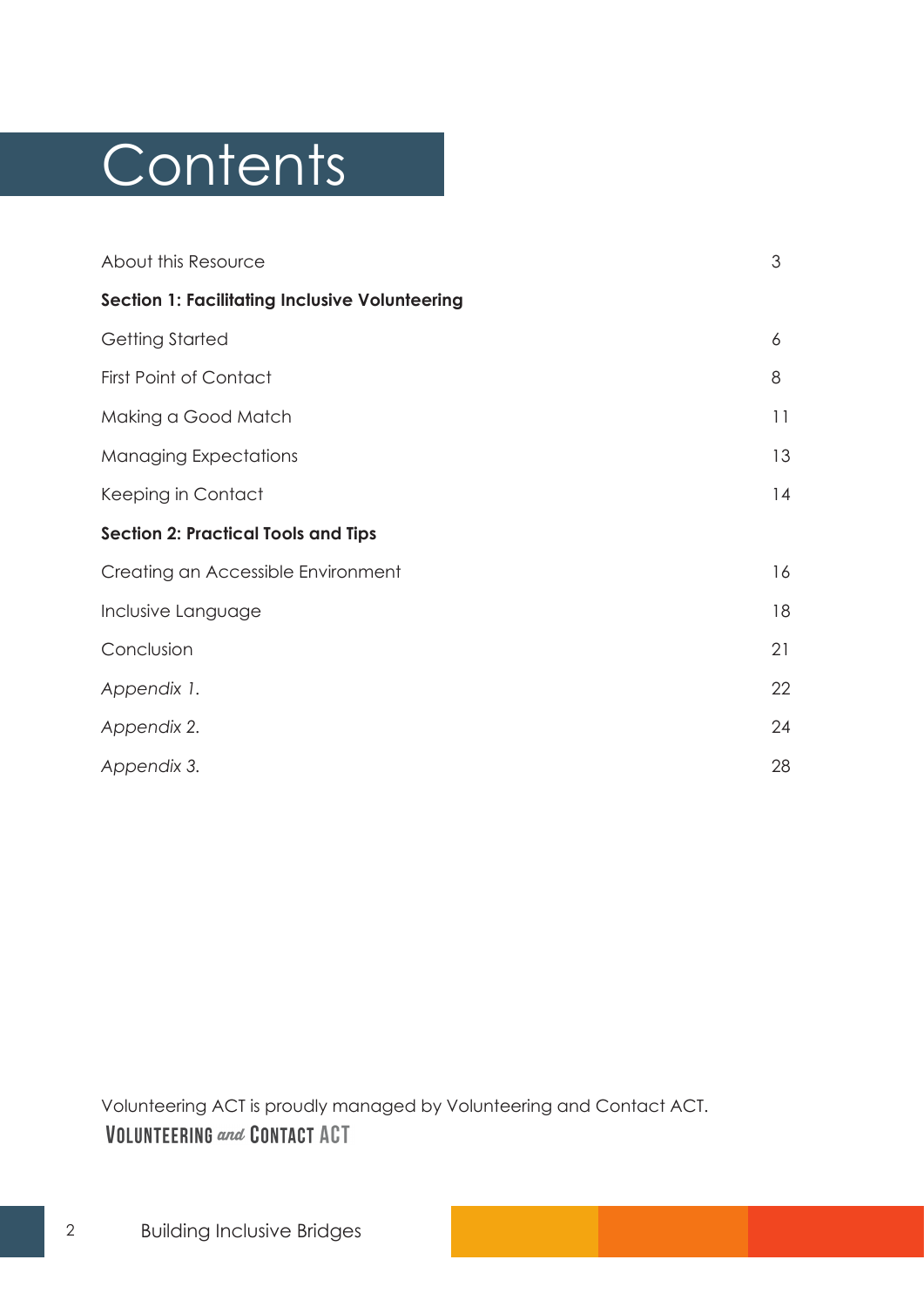# **Introduction**

Volunteer Resource Centres (VRCs) play an essential role in our community. They create a bridge between members of the public who are looking for opportunities to contribute to their community and the local volunteering sector, which is often in need of volunteers to carry out its vital work.

This resource provides a number of tools to assist VRCs to help people who may have barriers in their lives find volunteering positions. These barriers may include communication difficulties, mental health issues, or disabilities. However, often the greatest barrier people face is the negative presumptions that others make about their capabilities. In reality, these often overlooked people can prove to be reliable, keen and generous volunteers - they just need to be given the same opportunities as everyone else.

### Inclusion in the Volunteering Sector

Being inclusive can take many forms. When we become inclusive, we notice more, connect more, and grow more. Inclusion calls on us to stop, notice, listen and respond more fully to the many people we encounter, and the diverse world we live in.

The volunteering sector can be a powerful setting for promoting inclusion. By supporting and providing opportunities for people who experience exclusion, volunteering can assist them to participate more fully in their community. Volunteering allows individuals who may have traditionally been service users to become service providers. Empowering individuals through volunteering can have an immeasurably positive impact for someone, giving them confidence, satisfaction and community connection.

Likewise, volunteer involving organisations (VIOs) can experience considerable benefits when adopting a more inclusive approach to recruiting volunteers. VIOs gain new and enthusiastic volunteers, are able to learn from others, and facilitate community links. For more information about the benefits of promoting inclusion check out our 'Let's Talk About Inclusion' resource available for download on the Volunteering and Contact ACT Website.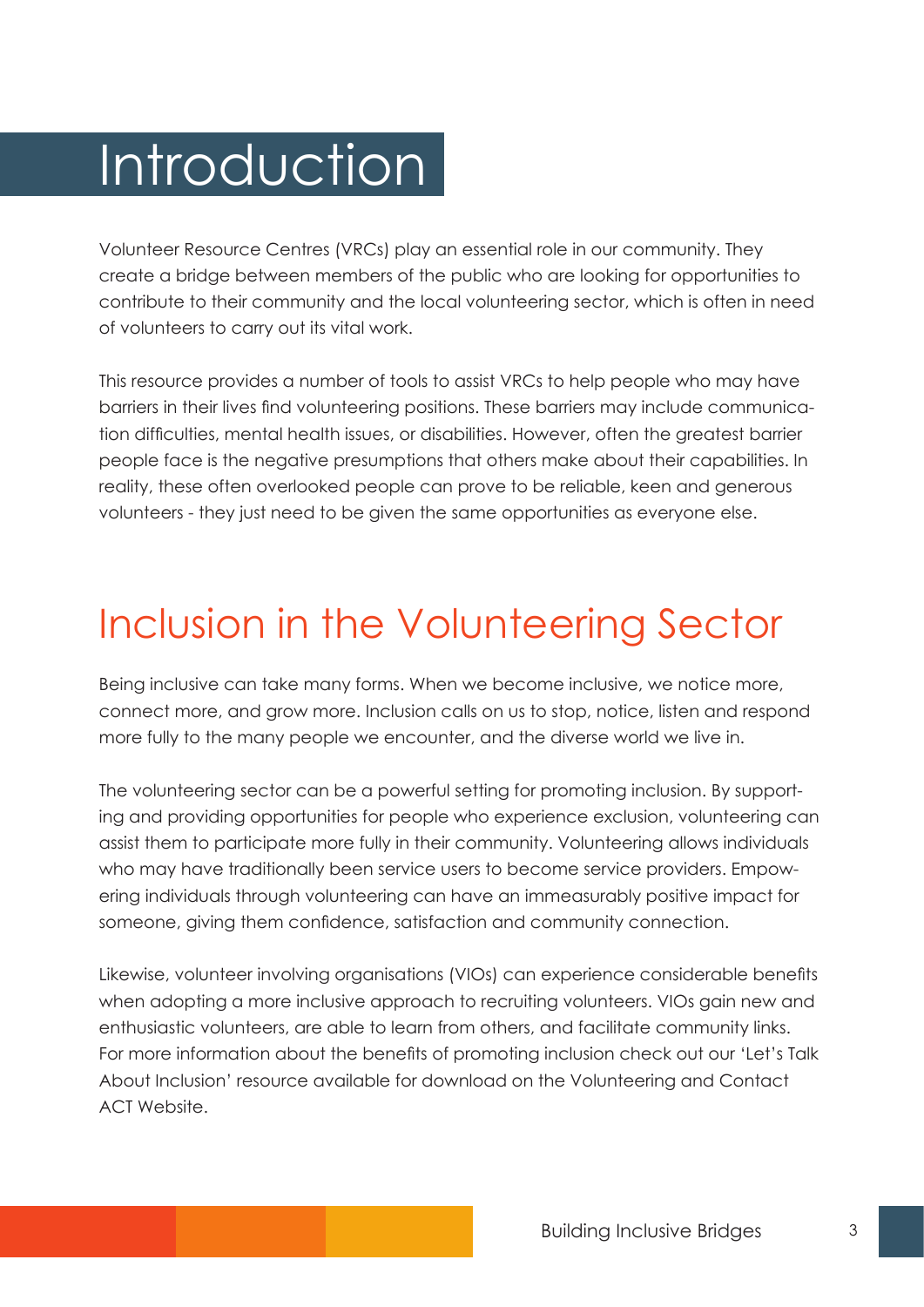In the State of Volunteering Report released in April 2016 it was found that:

Volunteer involving organisations generally lack resources, both human and financial, and this can inhibit their ability to engage volunteers with barriers (e.g. people with a disability, people with language barriers). Of the volunteer involving organisation respondents, 46 per cent of respondents were unable to recruit or engage volunteers with barriers, most commonly stemming from organisations not having the requisite resources (51 per cent).

We hope that this resource will assist VRCs to support VIOs in engaging and supporting volunteers with barriers.

### Thank you!

Thank you for taking the time to access this resource. We hope it proves to be beneficial in encouraging personal reflection, organisational conversations, and practical developments that will advance inclusion in your community.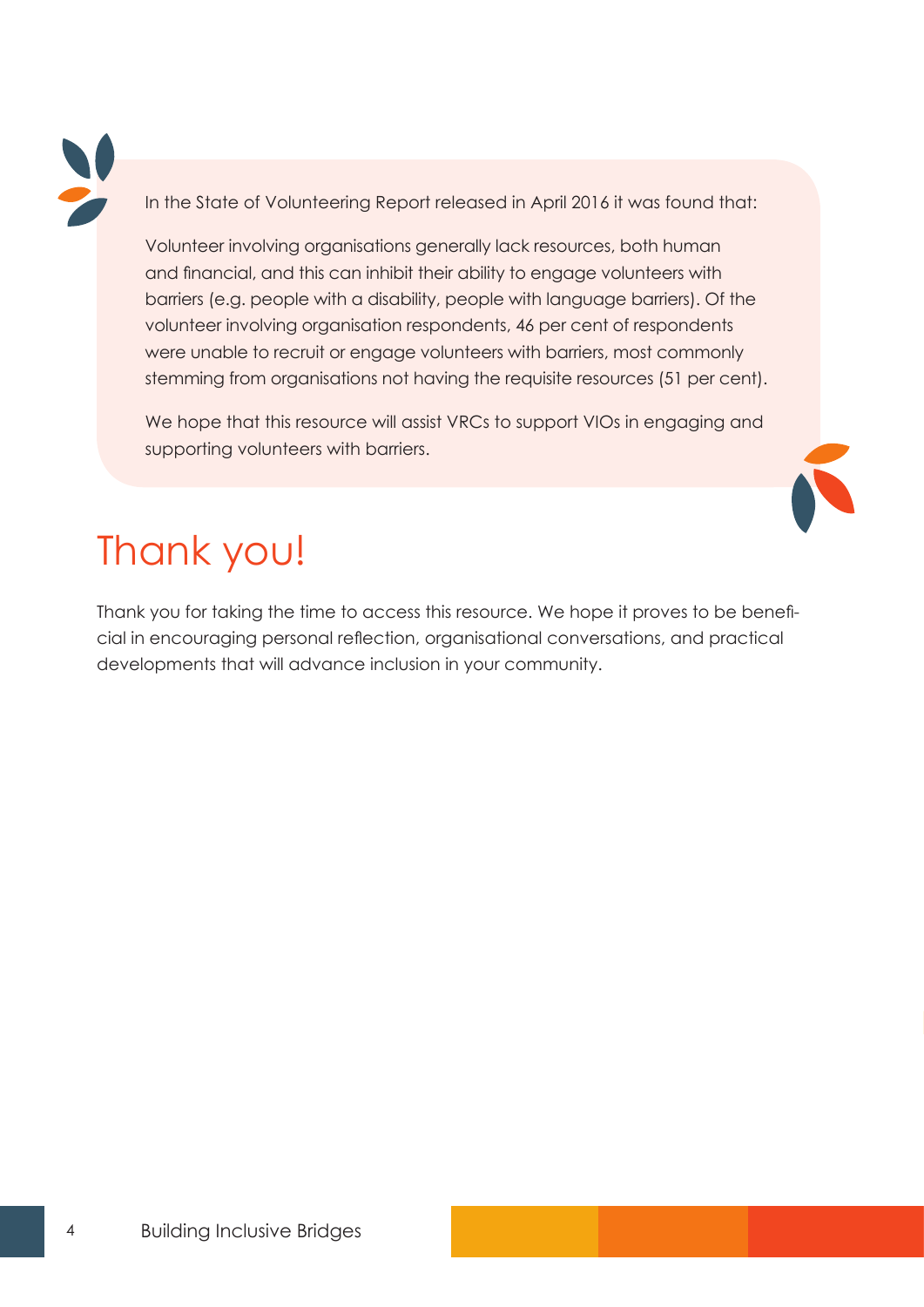# Facilitating Inclusive Volunteering **SECTION 1:**

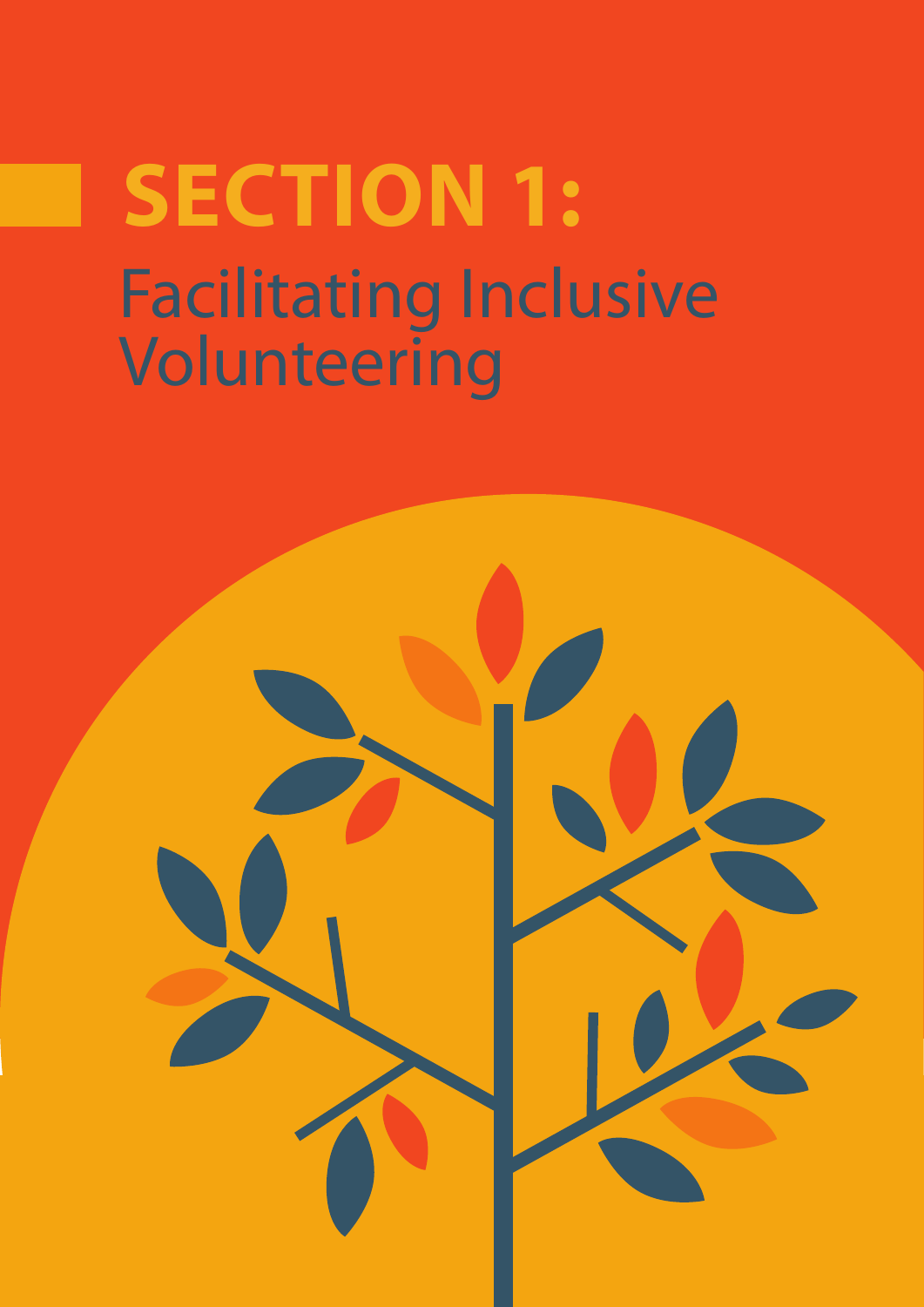# Getting Started

There are many different ways to foster inclusion in your VRC, with this resource focusing primarily on how to facilitate inclusive referrals. It is important to consider the resources that are available to you and to be realistic about what you can achieve. For example, you may want to create a new, formal program for inclusive referrals or you may want to absorb them into your existing system. Always keep in mind that any step in a more inclusive direction is great progress.

If you have the capacity it is worthwhile to consider creating a formal program for inclusive referrals. This will ensure that you are providing the best possible service to everyone with whom you interact. If you do not have the capacity to institute a formal program the following will assist you to be more inclusive in your general referral services.

Most importantly, the culture of your organisation needs to breed inclusion, and all staff must be passionate and excited about assisting people with barriers to find volunteering roles. The steps below are designed to assist you with implementing an inclusive program in your VRC.

Before embarking on creating an inclusive referral program here are several questions for you to consider:

### **What are you hoping to achieve?**

Try be as specific as possible. Are you aiming for a certain number of participants to be successfully placed in volunteering roles? Or to increase inclusion within VIOs in your community? Being explicit and mindful of the goals of your program will enable you to ensure that you are channelling your resources effectively.

 *Do you have the necessary resources to create a formal inclusive referral program?*  You do not want to create a new program at the cost of the other services you offer. Be realistic in what you can and cannot achieve and consider how your existing volunteer workforce can assist you with your programs.

### *Why are you doing this?*

What is the core motivation behind facilitating inclusive volunteering? Understanding why you are doing this will help guide your decision-making in the future.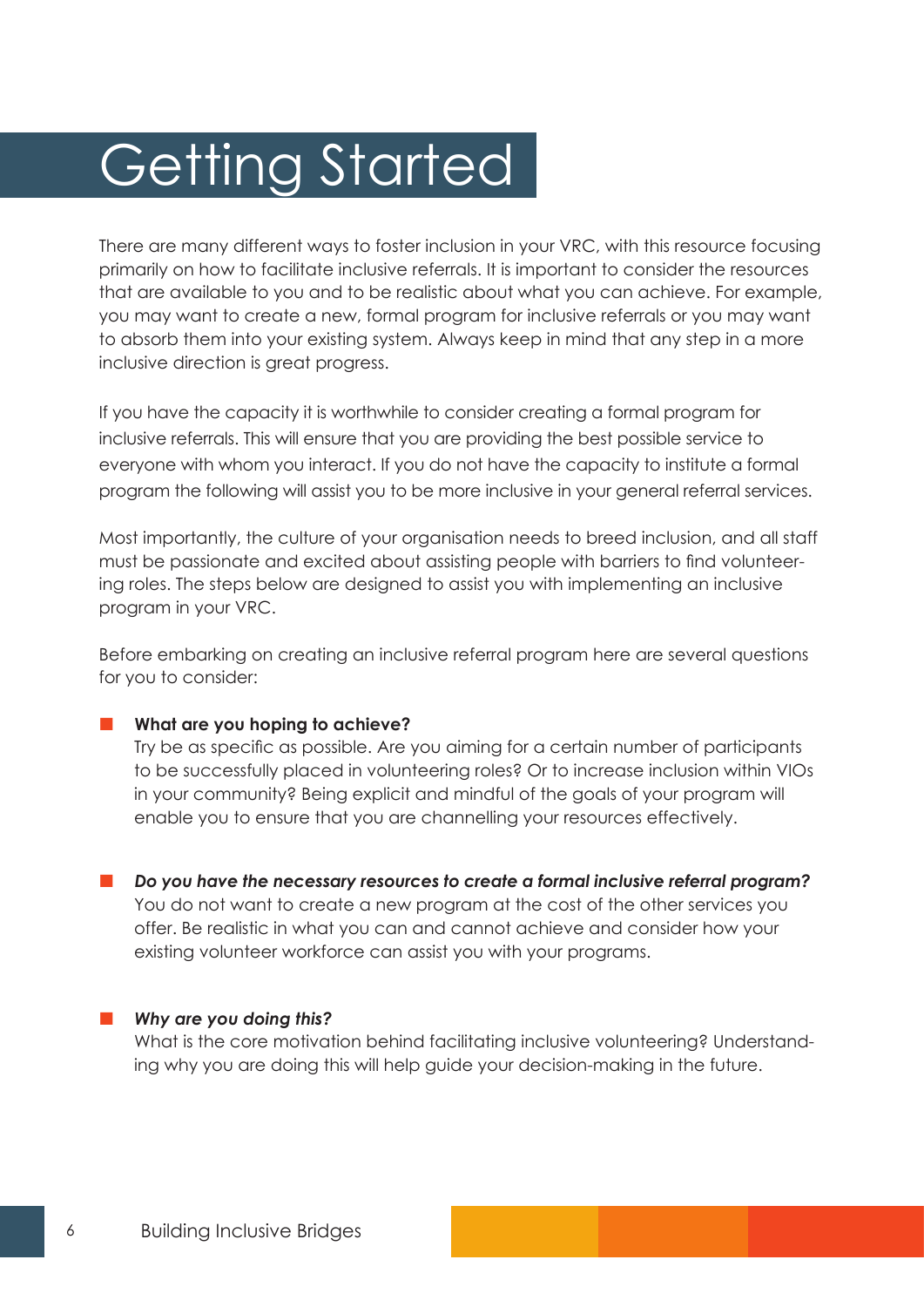### How to create a formal Inclusive Referral Program:

### *• Appoint an Inclusive Referral Officer*

Consider creating a designated position for someone to look after your inclusive volunteering portfolio. This person may be paid or unpaid depending on the nature and responsibilities of the role. Take a look at the *Desigining Volunteering Roles*  Resource avaliable for download on the Volunteering and Contact ACT website. See Appendix 1 for an example position description for an Inclusive Referral Officer.

### *• Create a set of referral forms*

Once people know about your inclusive program organisations may want to refer people to you. It is useful to have two sets of referral forms: one for organisations to refer participants, and one for people to self-refer. See Appendix 2 for Referral Form templates.



### **Important**

It is important to ensure that individuals consent to being part of your inclusive referral program, and that they agree to you passing on their personal information to VIOs. It is a good idea to include a section in your referral forms for volunteers to consent to their participation in the program. It is also important to ask what personal information, if any, the individual would like you to disclose to other organisations.

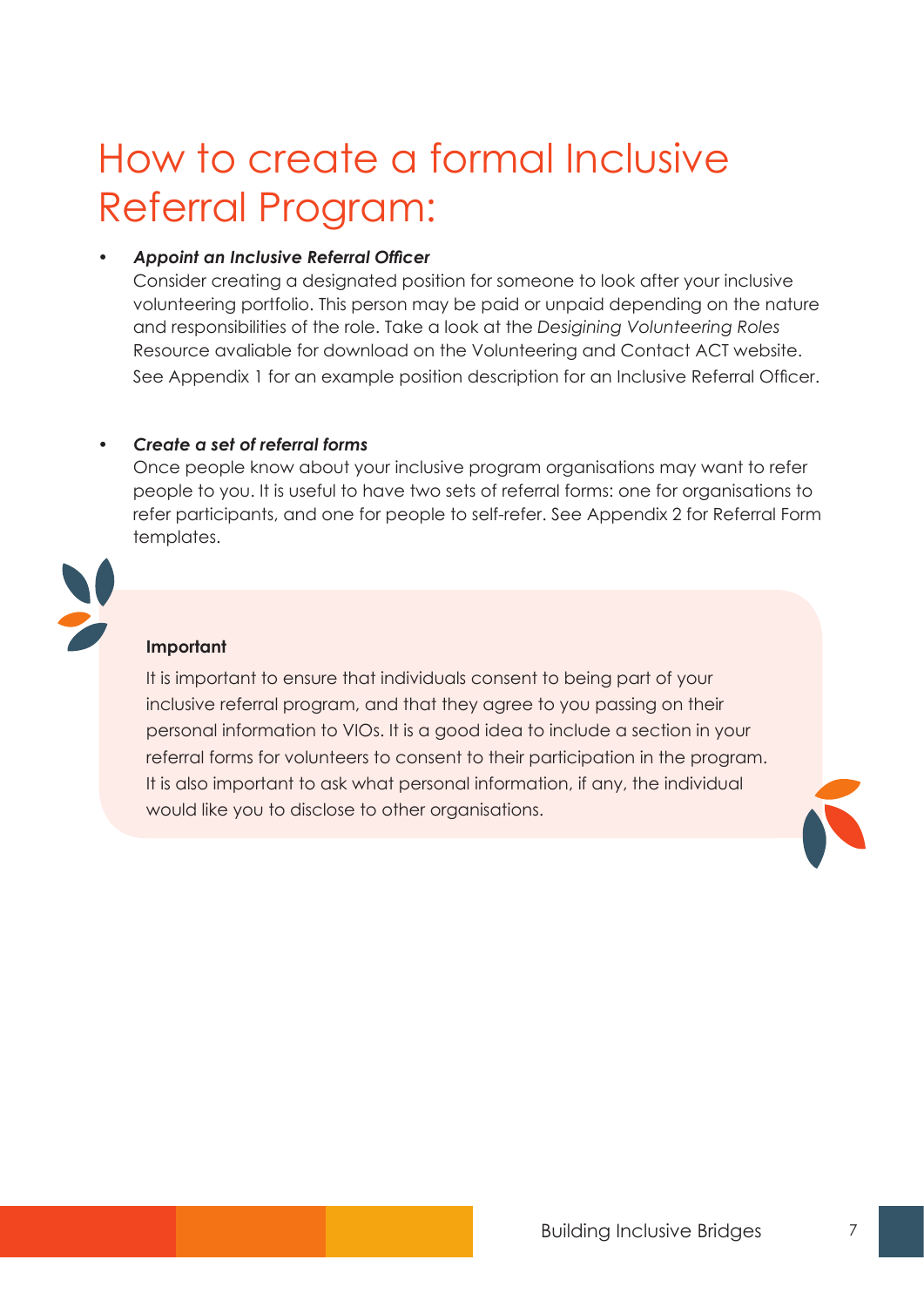# First Point of Contact

VRCs are often the first port of call for people who want to volunteer. It is important to consider how people experience their first 'welcome' to the volunteering sector. People who experience barriers in their lives are often quite vulnerable. A kind welcome, combined with genuine interest and care, can make a world of difference. It is important for front office staff and all staff handling calls from prospective volunteers to always be respectful and sensitive.

### Asking the Right Questions

A volunteer referral process has the primary aim of helping individuals find volunteering roles that correspond with their interests and skills. When an individual indicates that they have barriers in their lives, the referral process may need to be modified and more information about the individual may be required. Obtaining all relevant information will help set the individual up for success.

### Setting up the Meeting

When organising an inclusive referral appointment there are several things to keep in mind:

### *Allow enough time for the meeting*

You do not want the individual to feel that their meeting is rushed and that they are being hurried. Make sure you give yourself enough time to prepare for the referral meeting and to talk to the individual. Some appointments may only take 20 minutes while others may take an hour.

 *Book a quiet and private area for the meeting*  It is important that you choose a space in your office that is safe, quiet and comfortable.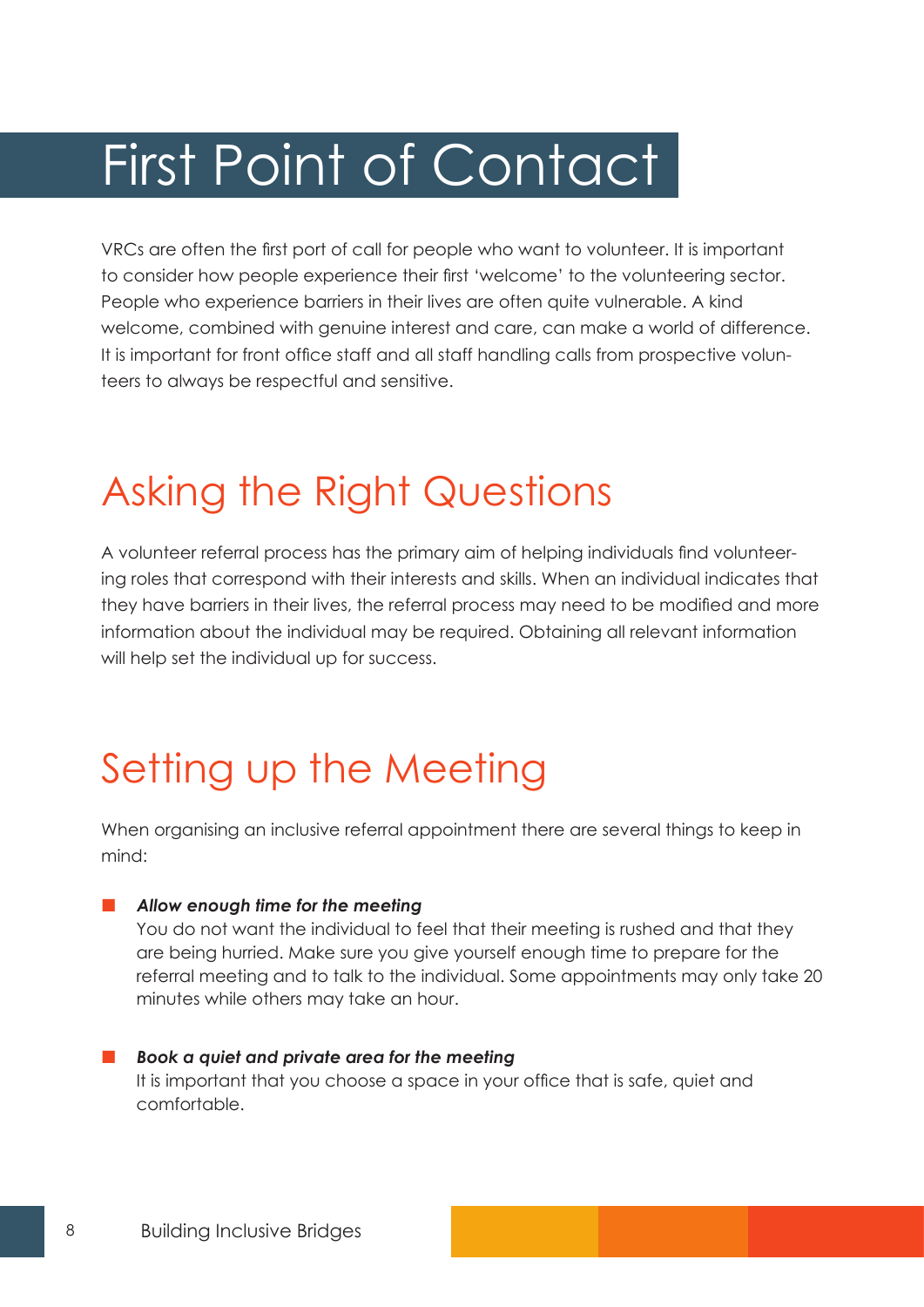#### *Offer assistance in filling out any forms*

In some cases individuals might need assistance filling out the referral form. The key is to provide positive assistance without giving undue attention to the person's barrier.

### Ask Practical Questions

It is a good idea to have some pre-written questions to ask during an inclusive referral. You may like to create a set of general questions and then ask only those questions that are relevant to the particular individual. Asking practical questions is important as they can provide helpful information that will assist with placing the participant in the right volunteering role.

Here are some examples of questions that may be asked during an Inclusive Referral:

#### *"Do you want to volunteer?"*

A seemingly simple question; however, you will be surprised with the answers you receive! For example, some people may have been referred to your VRC, but do not actually want to volunteer.

#### *"Why do you want to volunteer?"*

Understanding a person's motivation to volunteer is essential to placing them in the right role. It also assists you to manage their expectations from the beginning.

 *"Do you have access to your own transport? Or do you use public transport?"* This may restrict where the individual is able to volunteer.

#### *"Would you require any supports/aids when volunteering?"*

This is important information to know when talking to a VIO. For example, if the participant requires a support person to be with them when they volunteer, that person may also need to fill out an application form or obtain a background check depending on the VIO's policies and procedures.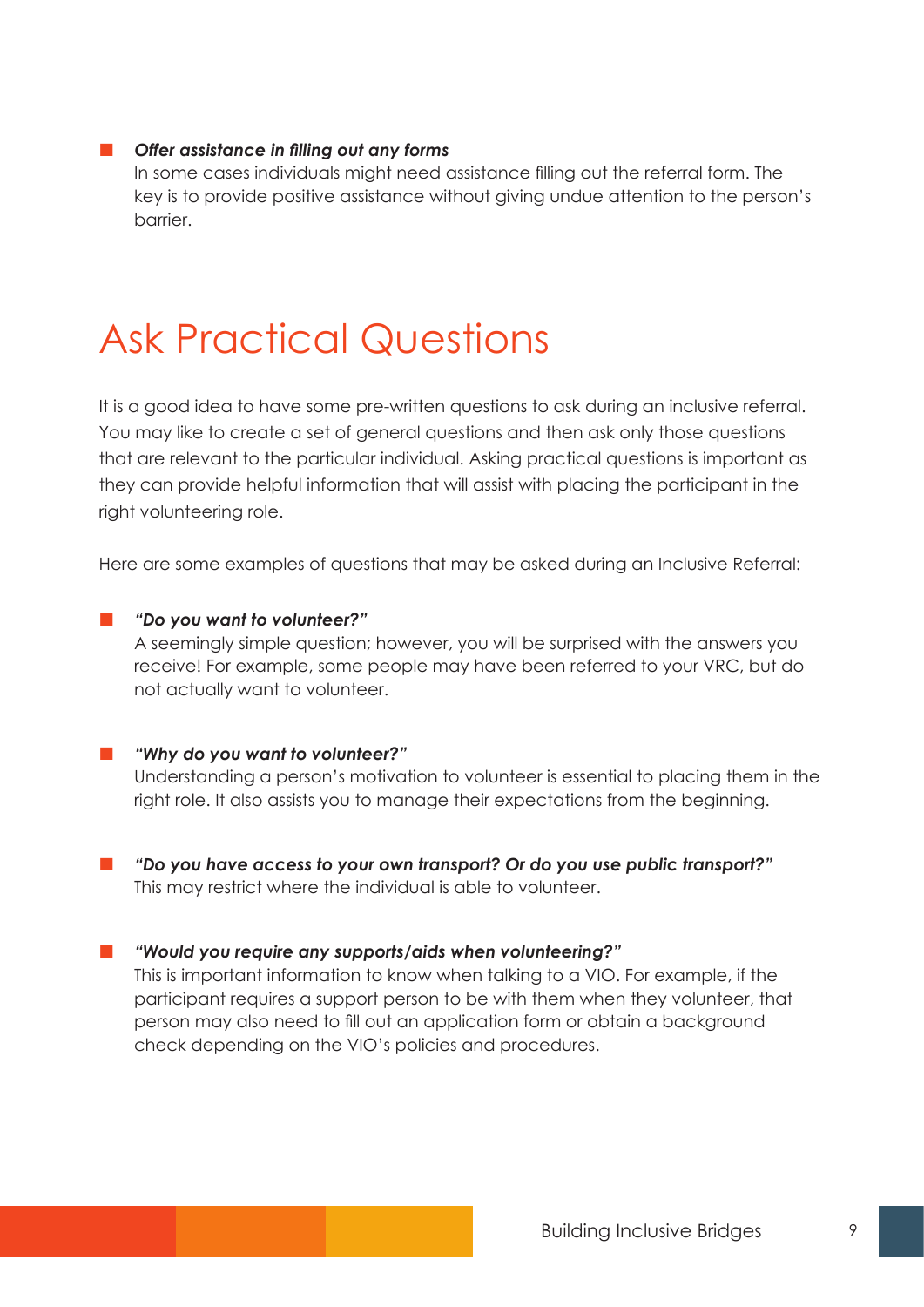*"Have you volunteered in the past? If so, how was that experience?"*

This will enable you to get a better understanding of the types of volunteering activities the individual does or does not like. It will also help you to understand if the person's barrier has been an issue with volunteering in the past, enabling you to better overcome any difficulties in future roles.

- *"Do you have any particular goals you would like to achieve through volunteering?"* This allows you to understand what the participant would like to get out of volunteering. For example, if their main goal is to develop their office administration skills, a volunteering position in gardening may not be appropriate.
- *"Are there any environments or situations you find difficult?"* This may include noisy or crowded places, or working with particular groups of people.
- *"Do you prefer working with other people or doing a job on your own?"* For some participants working in large groups of people may be overwhelming and for others it is exactly what they are looking for.
- *"Do you prefer a predictable structured routine or a role that involves a lot of change and variety?"*

Some participants may find unstructured environments with unclear expectations very stressful and this may prevent them from undertaking certain tasks. Whereas others may get bored easily and want great diversity in the tasks they perform.

 *"Would you prefer a volunteering job that mainly involves sitting or a lot of movement?"*

Here, it is important to take into account all of the preferences and capabilities of an individual.

 *"How do you like to receive instructions?"*

For example, verbal, written or by demonstration.

See Appendix 3 for a Questionnaire template.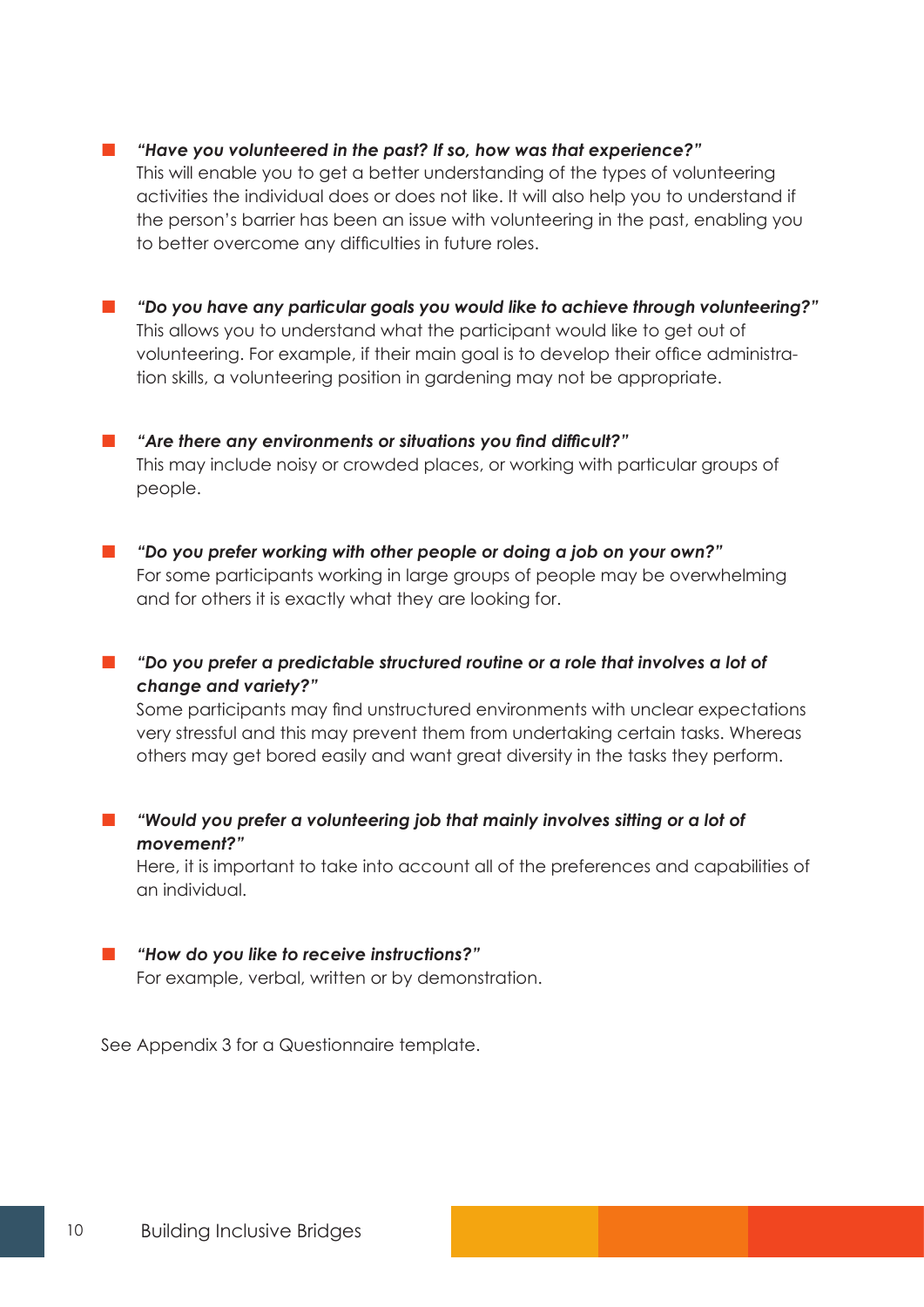# Making a Good Match

Once you have completed the appointment you will need to think about appropriate volunteering opportunities for the participant. Depending on the situation you may discuss these volunteering opportunities during your initial meeting, or at a later time. If in doubt ask the individual what they would like to do. It is important to note that the process of a referral meeting can be very overwhelming for some people and you do not want to overload them with information, turning them off volunteering altogether.

### **Remember!**

It is important to always use a person-centred approach. This means listening to the individual and following their direction in the search for volunteering opportunities. Don't just push them in the direction you think would be best.



### **Note**

You may choose to limit your volunteering search to opportunities offered by your member organisations only. This would ensure that the VIOs have been screened by your VRC and have the appropriate insurances in place for their volunteers.

#### *Look at positions advertised on your website or GoVolunteer*

As you would with any volunteer referral, check what positions are already available. Identify a position which may be of interest to the individual and then consider whether it would need to be adapted for them based on their barrier. For example, the amount of time spent volunteering may be reduced, or the volunteer duties may need to be altered. When you contact the VIO this can be something you discuss.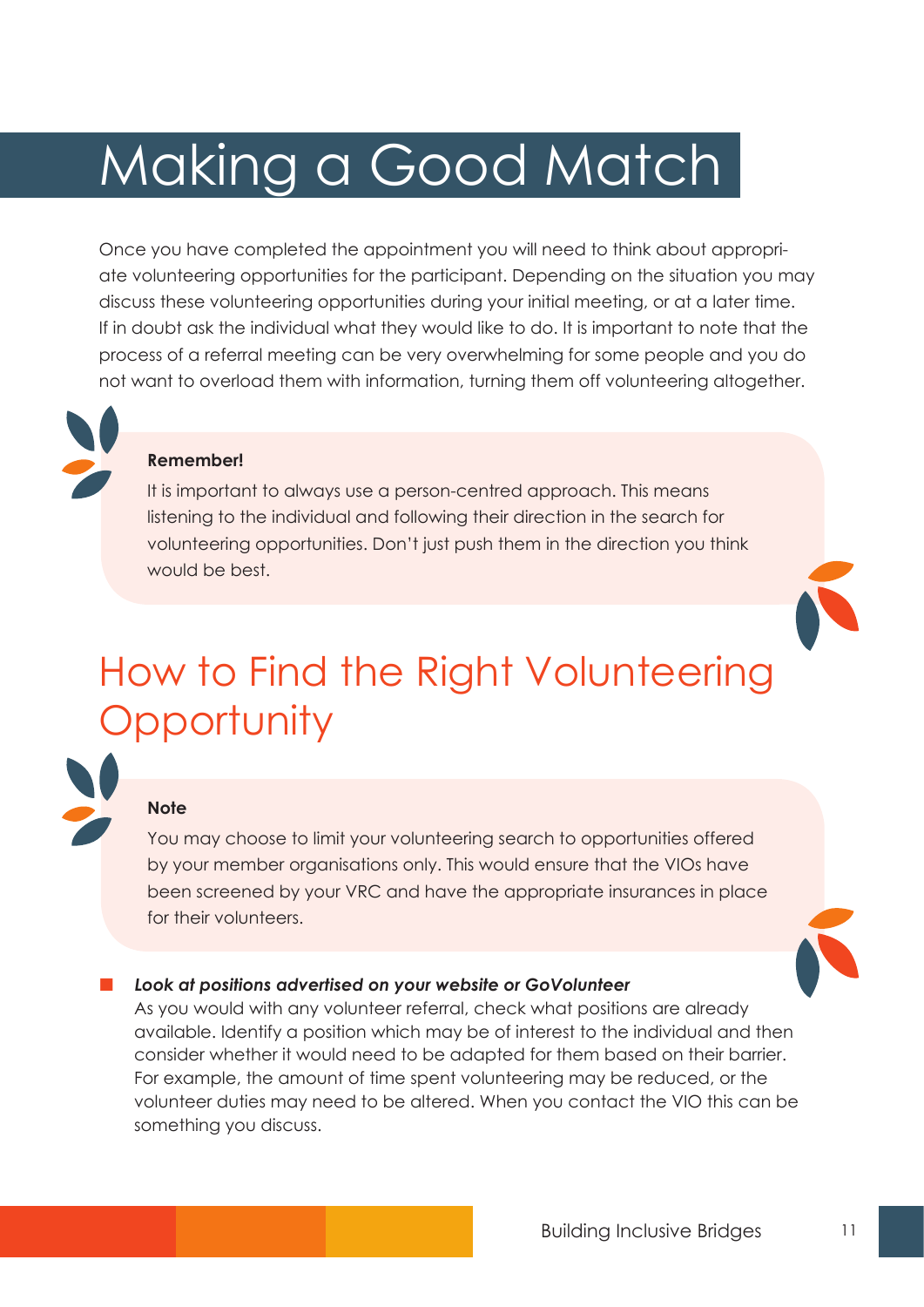### *Have a conversation!*

Sometimes the best way to find a volunteering role for someone is to pick up the phone and call a VIO, especially if you know the organisation is committed to being inclusive. Often organisations will overlook seemingly small tasks that could be undertaken by a volunteer, such as photocopying, when in reality it may be the perfect opportunity for someone to build on their office skills.

### Things to Consider about the Volunteer Involving Organisation

It is important to gain as much insight as possible about a VIO's commitment to inclusion before referring someone to their programs. There are various ways of gaining these insights, from the information that's asked when the organisation first becomes a member of the VRC, through to ongoing liaison.

Apart from general knowledge related to how a VIO is broadly positioned in relation to inclusion, it is also helpful to find out specific information about the volunteering roles that are advertised at your VRC. Questions to consider in relation to specific volunteering roles include:

- *Is the location of the volunteering role wheelchair accessible? Is it accessible by public transport?*
- *Does the work environment involve being mainly alone or with others?*
- *Does the role involve heavy lifting?*
- $\blacksquare$  Is the position suitable for volunteers with a disability/limited English/mental health *issues?*

Here, open communication about the expectations of both the VIO and the participant is essential. You want to refer participants to volunteering roles that you believe they will be to undertake and enjoy in a safe and welcoming environment.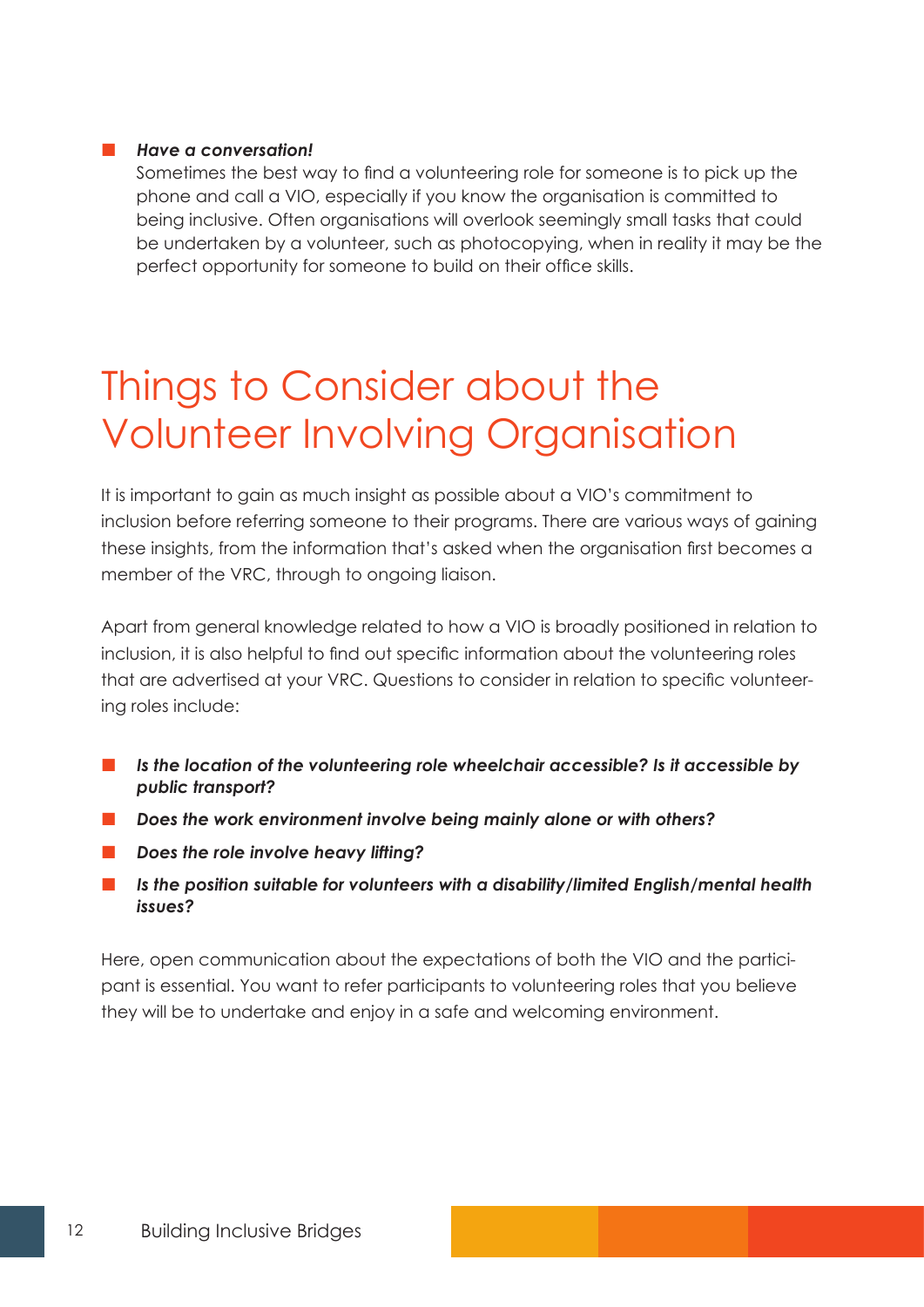### Connecting Individuals and Organisations

Often people with barriers have difficulty taking the first step in contacting a VIO. For help with this you may refer participants to Volunteering ACT's resource *The Volunteering Journey* as it covers practical issues for prospective volunteers. This resource can be printed and given to the individual at the conclusion of their referral meeting.



### **Idea**

Think about the scope within your role to provide extra assistance to participants, such as calling an organisation on their behalf, or setting up an introduction meeting between the individual and the VIO. Sometimes this brief act of introduction can make a huge difference in opening the way for a volunteering opportunity.



# Managing Expectations

A great range of people visit VRCs. Their expectations about the VRC, and volunteering in general, can be highly varied.

It is important to understand your role, how you can help, and what the boundaries are in terms of what can be reasonably expected of your service. Overall, be mindful of the resources you have available and try not to take on more than you can handle. This may involve creating reasonable and achievable targets and capping the number of referrals taken at any given time.

When talking with prospective volunteers be very clear about what your inclusive program can and cannot do. It is best to give people realistic information about what can be achieved and communicate this with them in a clear and friendly manner.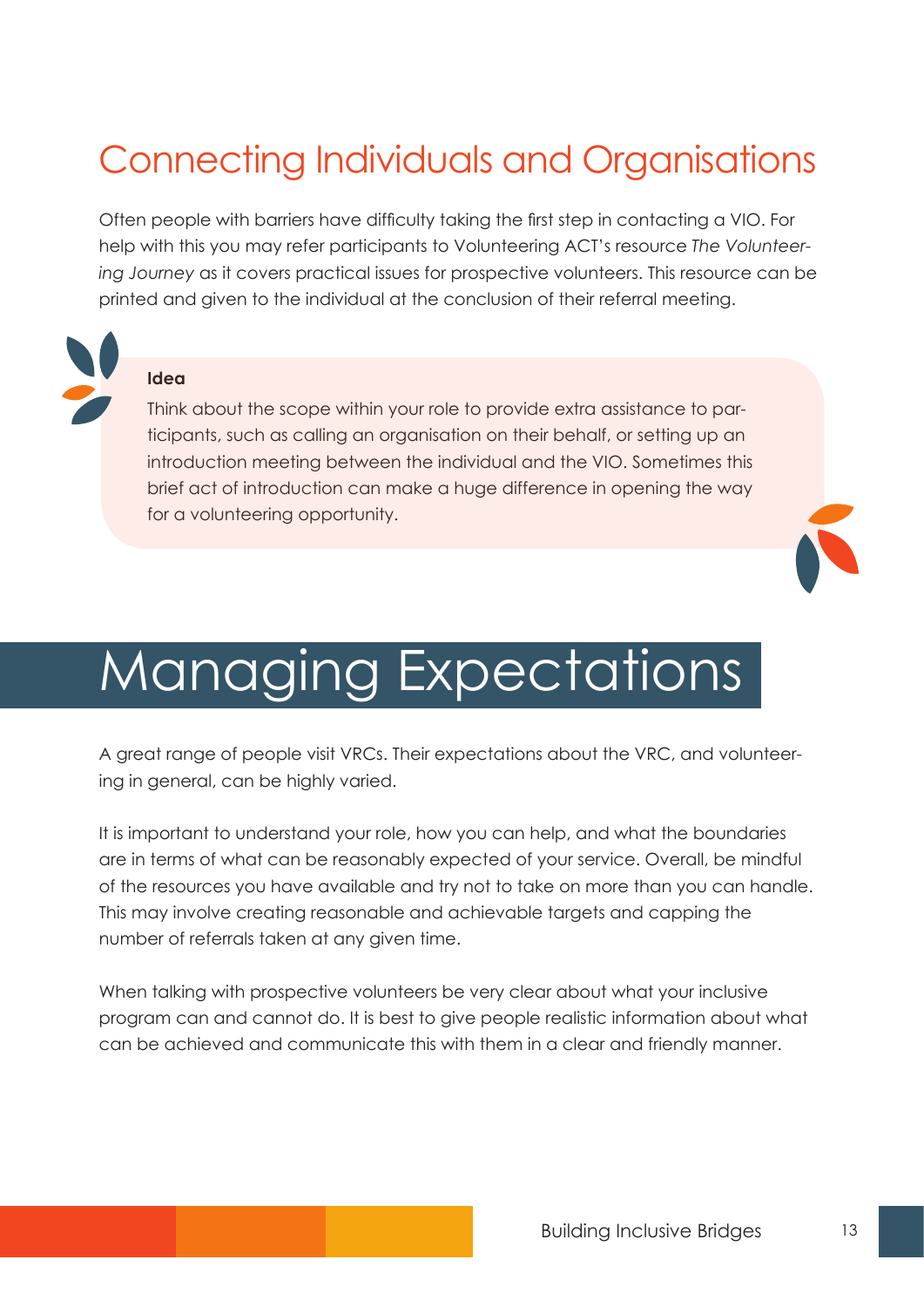It may also be worthwhile clarifying with prospective volunteers some key aspects of volunteer work, such as:

- *Volunteering is unpaid work;*
- *There is no guarantee that a volunteering role will lead to paid employment;*
- *VIOs are usually not in a position to provide intensive one on one support on an ongoing basis;*
- *Volunteers are expected to adhere to the VIOs workplace policies and procedures.*

Check out the workbook *The Volunteering Journey* for further ideas related to discussing volunteering with an individual, available for download on the Volunteering and Contact ACT website.

# Keeping in Contact

Make sure you check in with both the individual and the VIO once you have assisted with a placement. You may find that the individual has had some difficulty with the role, from getting to the location, to the general working environment. In such cases you may have to start again and look at new roles, taking on board any feedback from the previous placement.

This could be a formal follow-up procedure that may include developing evaluation forms. These forms can then be sent both to participants and VIOs, and will become a great learning tool for you to identify areas for improvement.

Now you have some ideas and practical guides on how to facilitate inclusive volunteering in your VRC, continue on to Section Two to learn more about being an inclusive VRC.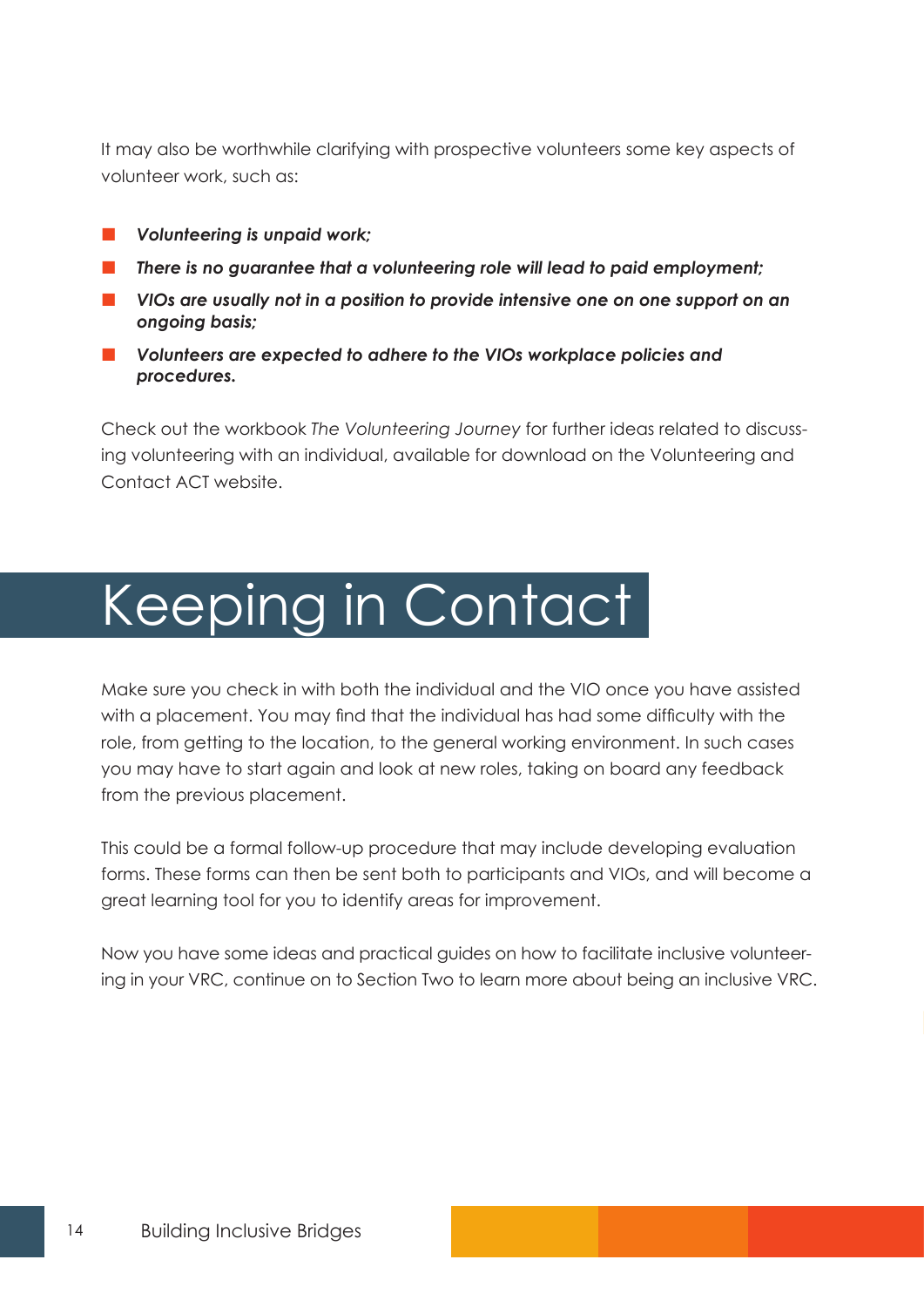# Practical Tools and Tips **Section 2:**

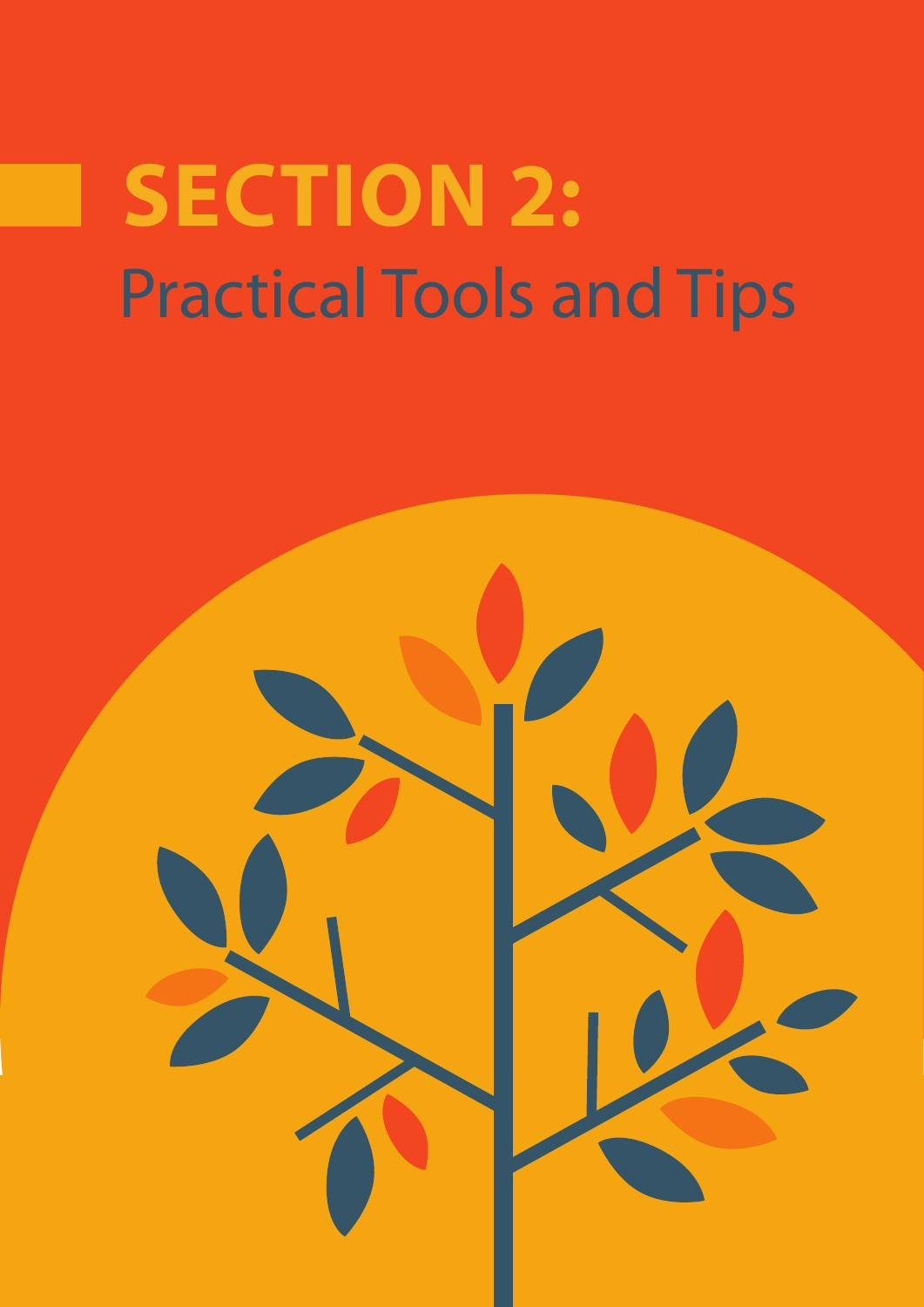This section is designed to provide you with some practical tools to become a more inclusive VRC. It will encourage you to improve the accessibility of your physical workplace, and communicate effectively. It could also be a useful tool to provide to your referral officers during their induction or ongoing training to ensure they are armed with the information and tools to undertake an inclusive referral.

# Creating an Accessible **Environment**

There are a few practical issues, particularly about the physical environment of your VRC, that are worth considering. When these issues are addressed they further enable people to feel welcomed by the volunteering sector.

Below is a checklist that will enable you to assess your workplace accessibility.

### Workplace Accessibility Checklist:

### *Is your workplace clutter free?*

Making the communal spaces in your workplace clutter free can be done by removing any unnecessary boxes, wires, or items of furniture.

### *Do you have an appropriate sitting area?*

Make sure you have a strong chair in your waiting/reception area so that people may sit down. Preferably, opt for chairs that are not too close to the ground and that have arm rests as this will make it easier for people to sit down, and then stand up.

### *How heavy are the doors?*

Heavy doors can create a real challenge for people. If possible, investigate methods of having the doors lightened. This may be done by simply wedging doors open during business hours.

#### *Is there accessible parking near your workplace?*

If so, think about putting a map on your website locating these parking bays and how to get from there to your workplace.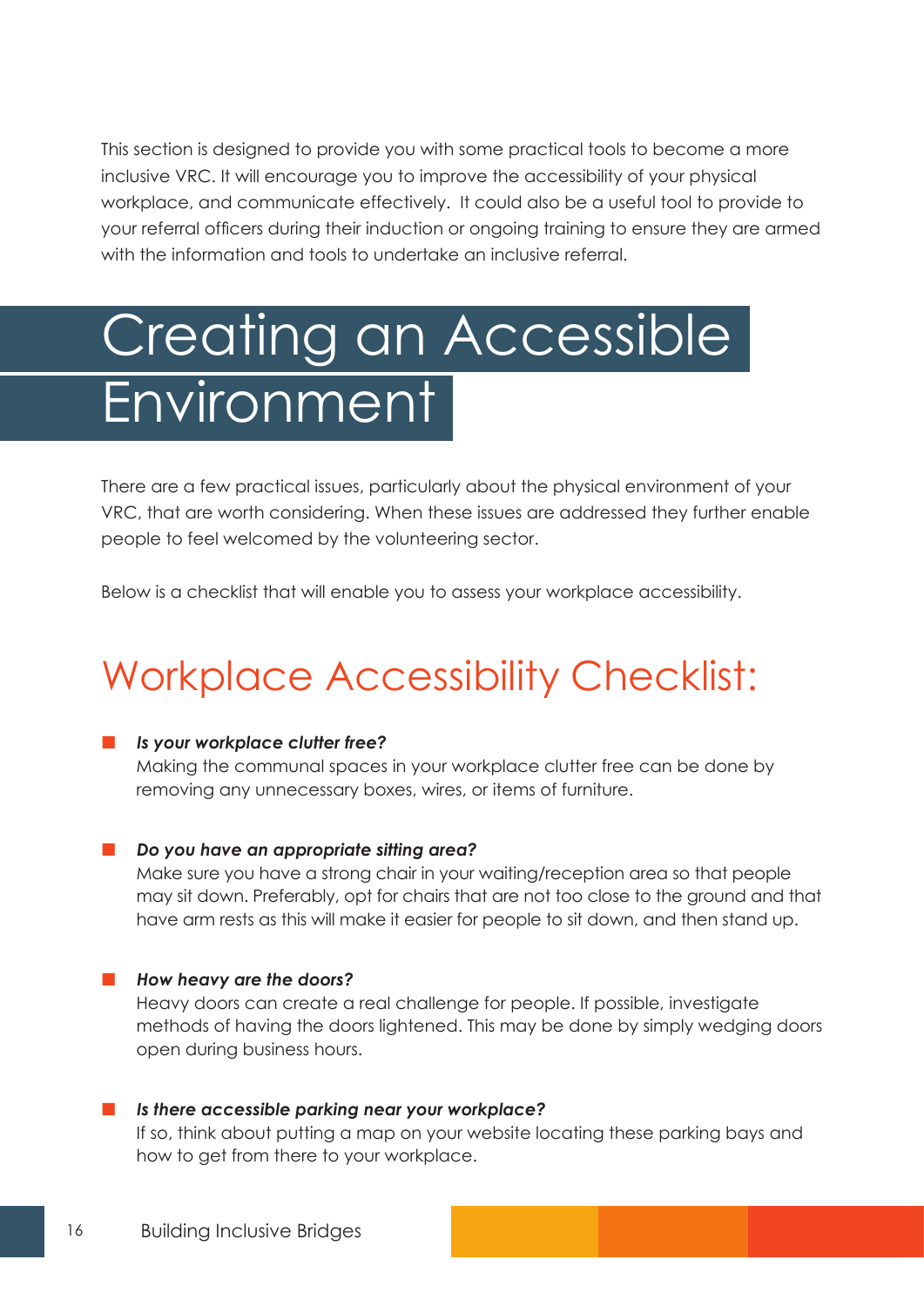### *Are there accessible bathrooms near your workplace?*

If you do not have any accessible bathrooms in your workplace, you should have information on your website about where the nearest accessible bathroom is. Also have printouts of this information at your reception desk.

### *Do you have stairs and steps in your workplace?*

Is it possible for smaller steps to be removed? Investigate ways you can remove these or alter them to make your workplace more accessible. Additionally, look into putting Tactile Ground Surface Indicators (TGSI) at the top and bottom of staircases.

 *Do the stairs/ramps in your workplace have rails?*

It is important for stairs/rails to have rails, preferably on both sides.

 *Do you have simple and easy to read signage directing people to and around your office?*

Having adequate signage can be a real help for people trying to navigate new areas and buildings.

For a more detailed checklist have a look at the Disability Confidence Canberra 'Manual and Checklist'. This can be downloaded from http://actinclusion.com.au/.



### **Activity**

Walk through your workplace, moving along the frequently used travel paths. Consider the following:

- Would a person using a wheelchair or mobility aid be able to walk along this route?
- Are the corridors wide enough?
- Are there any unnecessary blockages that can be easily removed?
- Are there uneven ground surfaces? Are they slippery? Do they create a trip hazard?



### **Idea**

Think about dedicating a certain amount of your budget to improving access in your workplace. This may include paying for a certified access audit of your office, or installing TGSIs and handrails.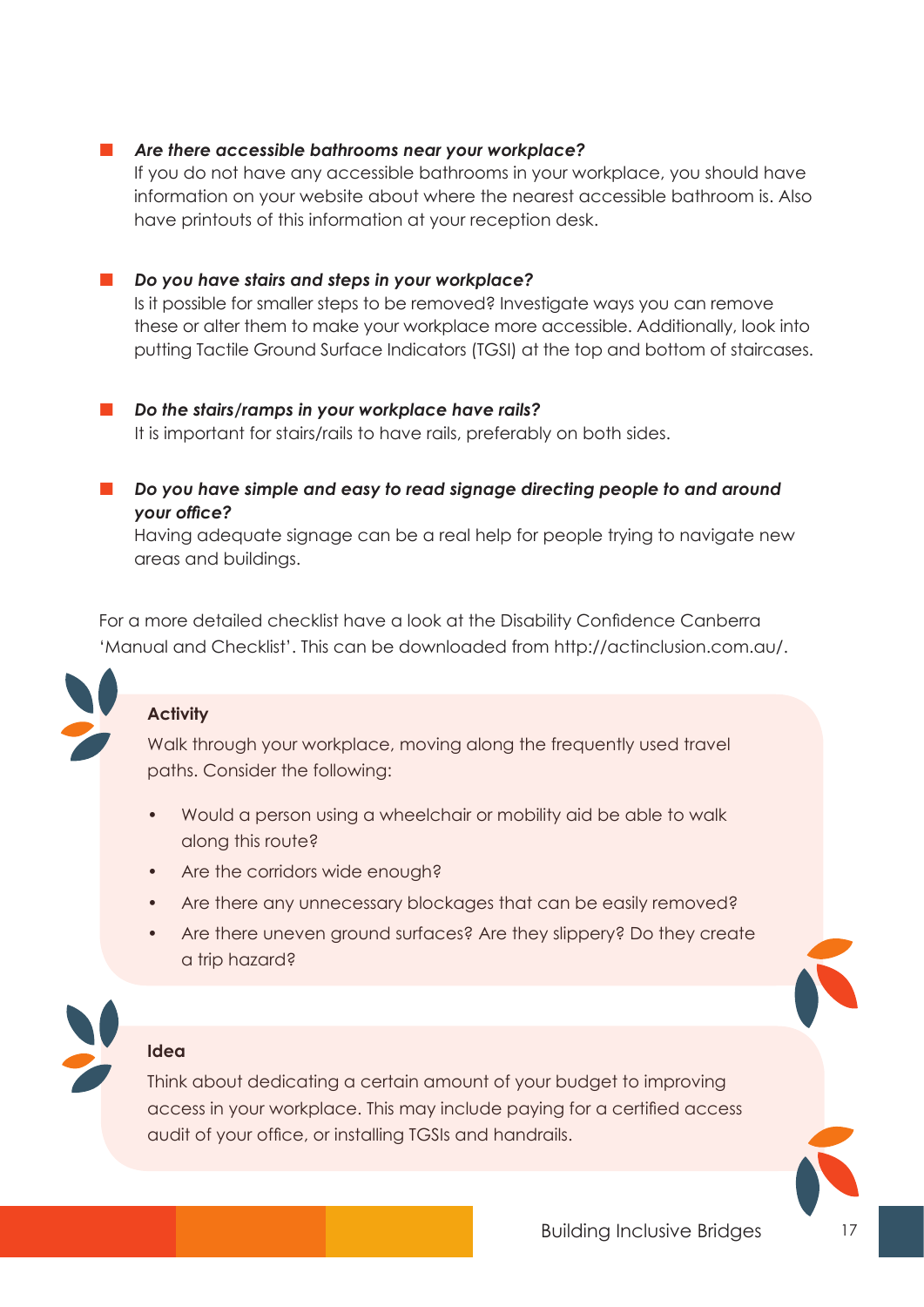## Inclusive Language

Inclusive language is the use of words and expressions that are free from bias or discriminatory tones, and do not inadvertently exclude people or groups. It is important to be mindful of the words we use and consider how they may be interpreted by others.

### Simple Tips on Talking to People:

### *Introduce yourself and any other people in the room*

Not only is this a polite thing to do, but it will also allow an individual with vision impairment to know who is in the room.

#### *Ask the individual!*

If in doubt, ask the individual about the best way to communicate with them and whether they require any particular aids.

#### *Always address the individual*

If an individual has a support worker, or advocate accompanying them, make sure you direct your questions to the individual and not the support worker or advocate, unless appropriate to do so. There may be some situations where individuals have communication barriers and someone else communicates on their behalf. Even in this case, endeavour to keep a sense of focus on the individual who will be volunteering.

#### *Face the person to whom you are speaking*

This will allow a person with a hearing impairment the opportunity to lip read.

#### *Minimise background noise*

This includes: music, machines, and office conversations. Always try to have conversations in a private and quiet space.

#### *Set out the expectations for the conversation*

This may include: how long the meeting will go for, what will be discussed, what is expected of the individual (for example, any paperwork that will need to be filled out), and what the next steps will be.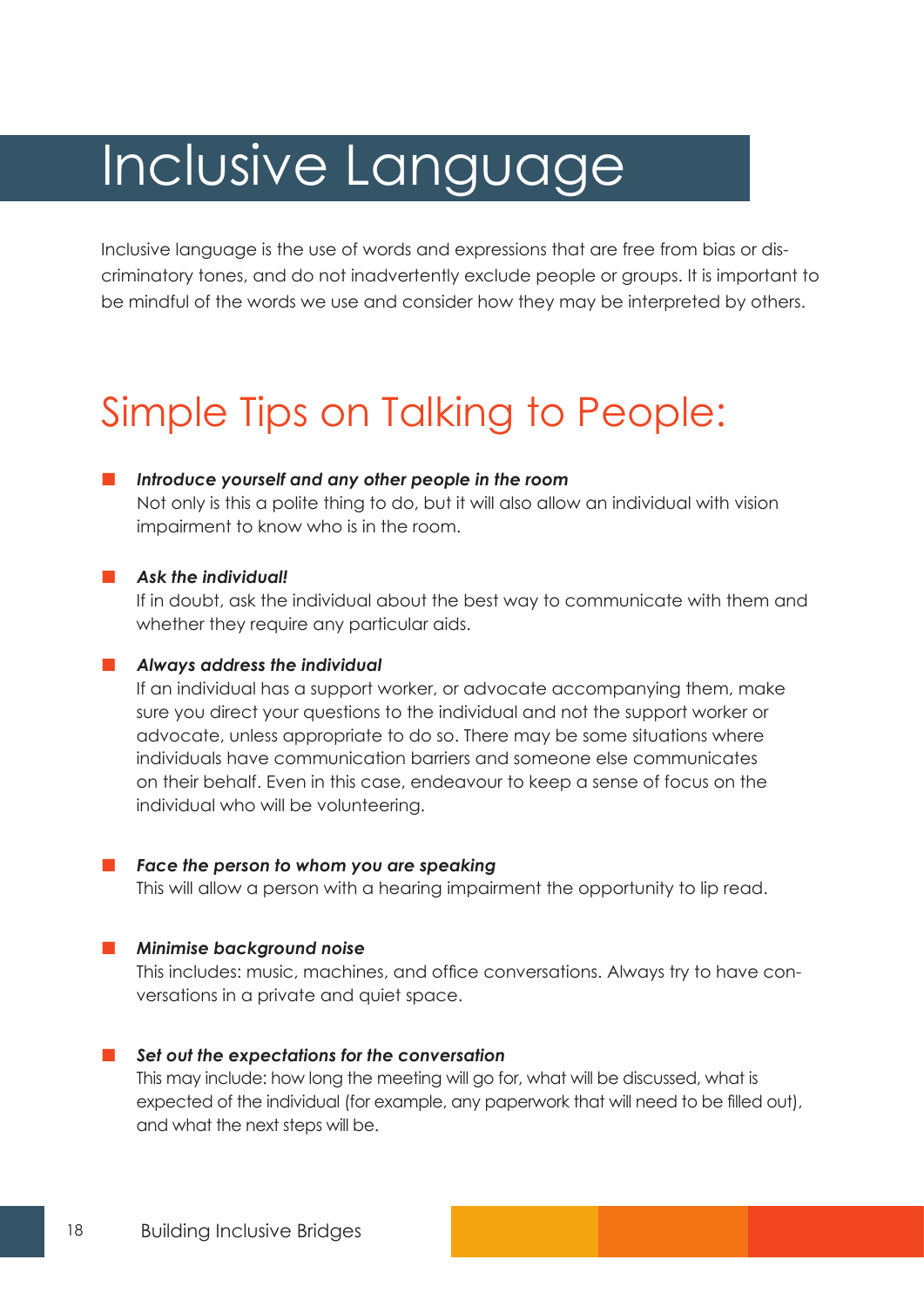### *Speak clearly and use simple language*

This does not mean speaking overly slowly, shouting, or speaking in a condescending manner.

 *Be patient and allow the individual sufficient time to respond to your questions* Do not rush them, or attempt to answer for them.

### *Allow for silence*

Silence does not have to be awkward. Silence can allow the individual time to consider the question and formulate an answer. Let the person you are talking to determine the pace of the conversation.

 *Ask the individual if there is anything they would like you to explained further*

#### *Investigate the use of a hearing loop*

If possible, explore whether there is a working hearing loop in the venues you use for meetings, or whether one may be installed.

#### *Consider using an interpreter*

Does the individual need an interpreter? If so, would it be best to meet the individual at a venue that has an interpreter onsite, or does anyone in your office speak a second language, or could you use an interpreter via phone connection?

### *Consider providing written materials*

If you provide accompanying written material such as an agenda, make sure you stick to its order. Additionally, if you are speaking from notes you may wish to offer them for people to follow.

### **Using Inclusive Language**

- Be sure to use language that separates an individual from their disability for example:
	- NOT a disabled person, INSTEAD TRY a person with a disability
	- NOT wheelchair bound, INSTEAD TRY a person using a wheelchair
- Be sure to use gender neutral language
	- NOT he/she INSTEAD TRY a person
- **A** Avoid using umbrella terms when referring to the cultural background of people

For example: using the term 'Asians,' which ignores the different ethnic groups within Asia

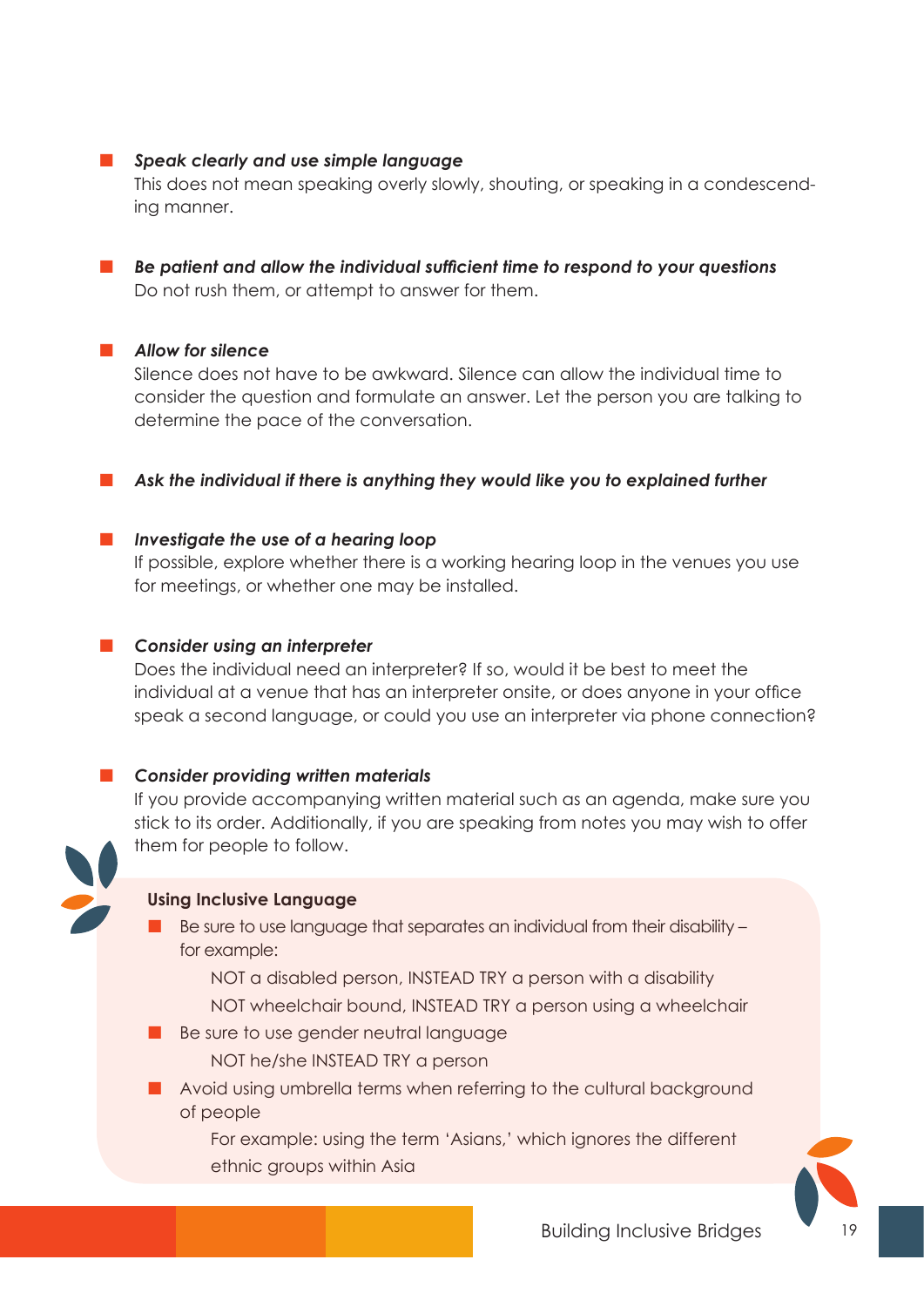**Idea** 

Consider providing writing utensils at all meetings and at your reception desk. This will allow you to have written communication with an individual who may have difficulties with verbal communication.



### **How to be an Active Listener**

- Make sure you are dedicated to the conversation and that your mind is not on other things
- Face your body toward the person that you are talking to
- Indicate to the person that you are listening to what they are saying, you may do this verbally or non-verbally
- Make sure the tone of your voice is in line with the conversation



### **Conversation Starters**

If you are having trouble thinking of what to say or do, some people find it helpful taking a calming breath or having some general questions up their sleeve such as, "How's your day been so far?" or, "Did you have any trouble finding us?" A simple, friendly question can be a great way to break the ice and connect with the person who is in front of you. Sometimes a simple gesture of hospitality, such as offering a glass of water, can also be a good way to bring ease to a situation.



### Simple Tips for Written Communication:

#### *Use plain English*

Consider creating different versions of your written resources: one in great detail, and the other written in plain English.

#### *Use images and visual aids*

Where possible, include images and visual aids to accompany text.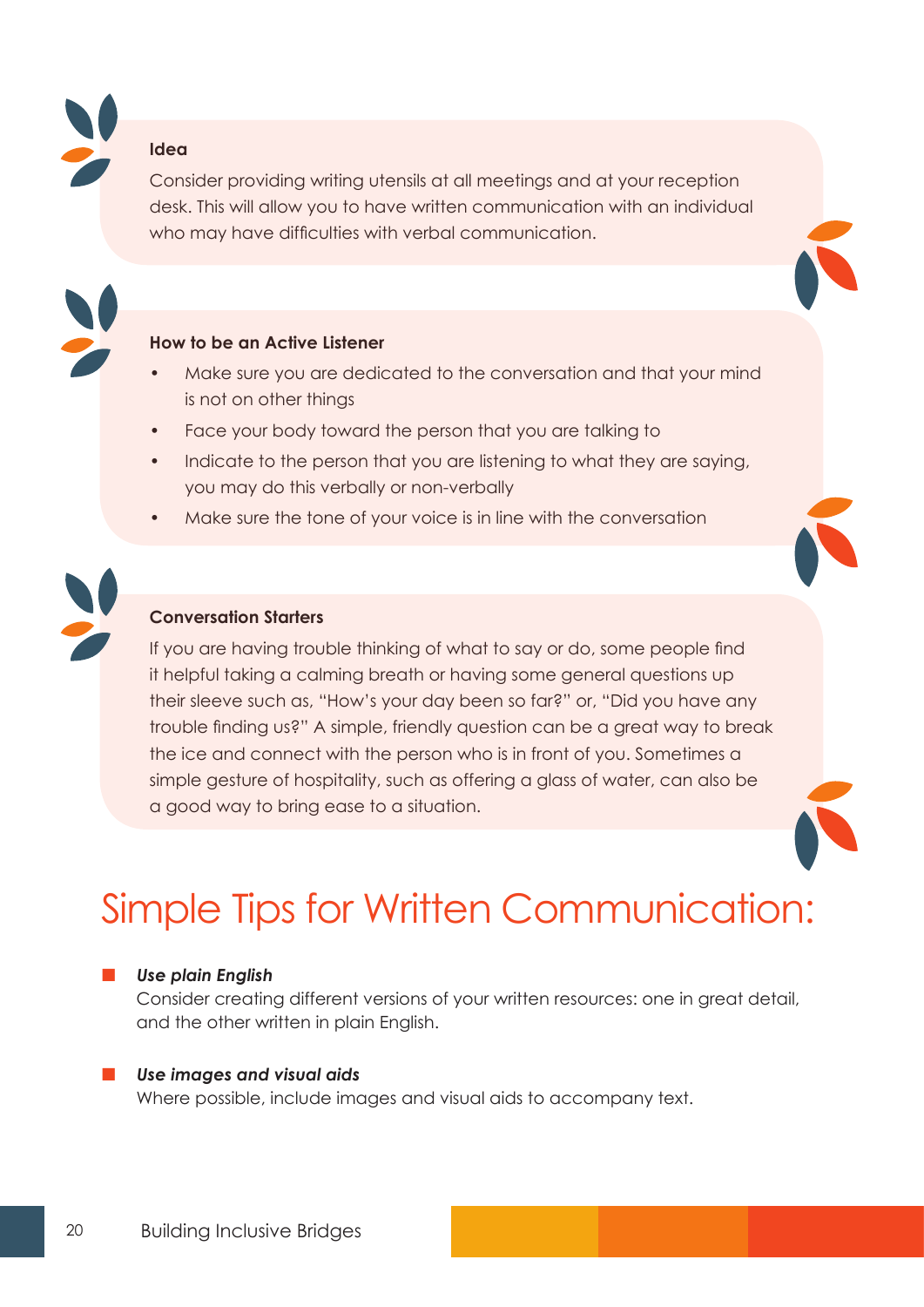### *Use clear contrast*

This may mean using black text with a white background.

### *Use a readable text*

Do not use fonts that are hard to read. Consider developing your writing materials in different font sizes.

### Conclusion

We hope this resource has helped to generate some positive reflection, new ideas and constructive conversations about inclusion.

In particular we hope it has helped you see that you can make a difference. You can be that inclusive person who provides a warm welcome, helps a person find their way to a new opportunity, or keeps the message of inclusion on your VRC's radar.

Good luck and remember to celebrate each and every successful step towards greater inclusion, as every step makes a difference.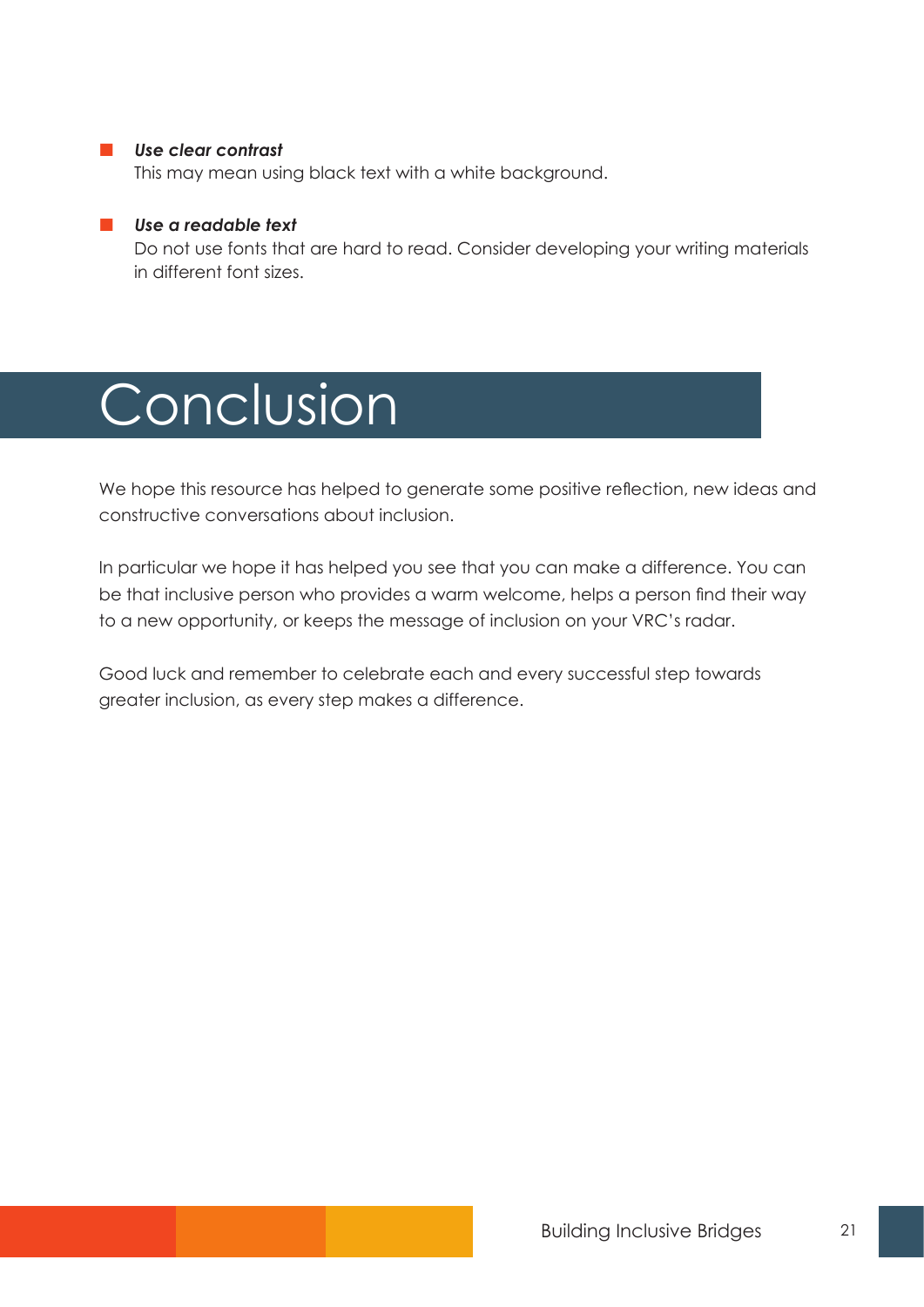# Appendix 1.

### Inclusive Referral Officer Position Description:

**Position Title:** 

**Reports to:** 

**Location:** 

### **Role Description**

As an Inclusive Referral Officer you will assist people with barriers to find suitable volunteering roles. People may present with any number of barriers to volunteering and it is the Inclusive Referral Officer's responsibility to ensure that they feel welcomed into the volunteer resource centre, and feel comfortable to being their volunteering journey.

### **Outline of Responsibilities**

- Conduct interviews for potential volunteers at agreed times
- Undertake VIKTOR online training
- Exhibit inclusive practices at all times
- Assist in mentoring other staff, including other referral officers, in how to be more inclusive in their practices
- Adapt referral processes based on individual needs
- Liaise with volunteer involving organisations about possible placements
- Provide additional information to prospective volunteers such as transport options and information on any regulatory requirements.

### **Outcomes/Goals**

- Successfully assist individuals to find volunteering roles through an interview process
- Promote the benefits of volunteering
- Assist people with barriers to achieve their goals through volunteering
- Enhance relationships between the volunteer resource centre and volunteer involving organisations in the community.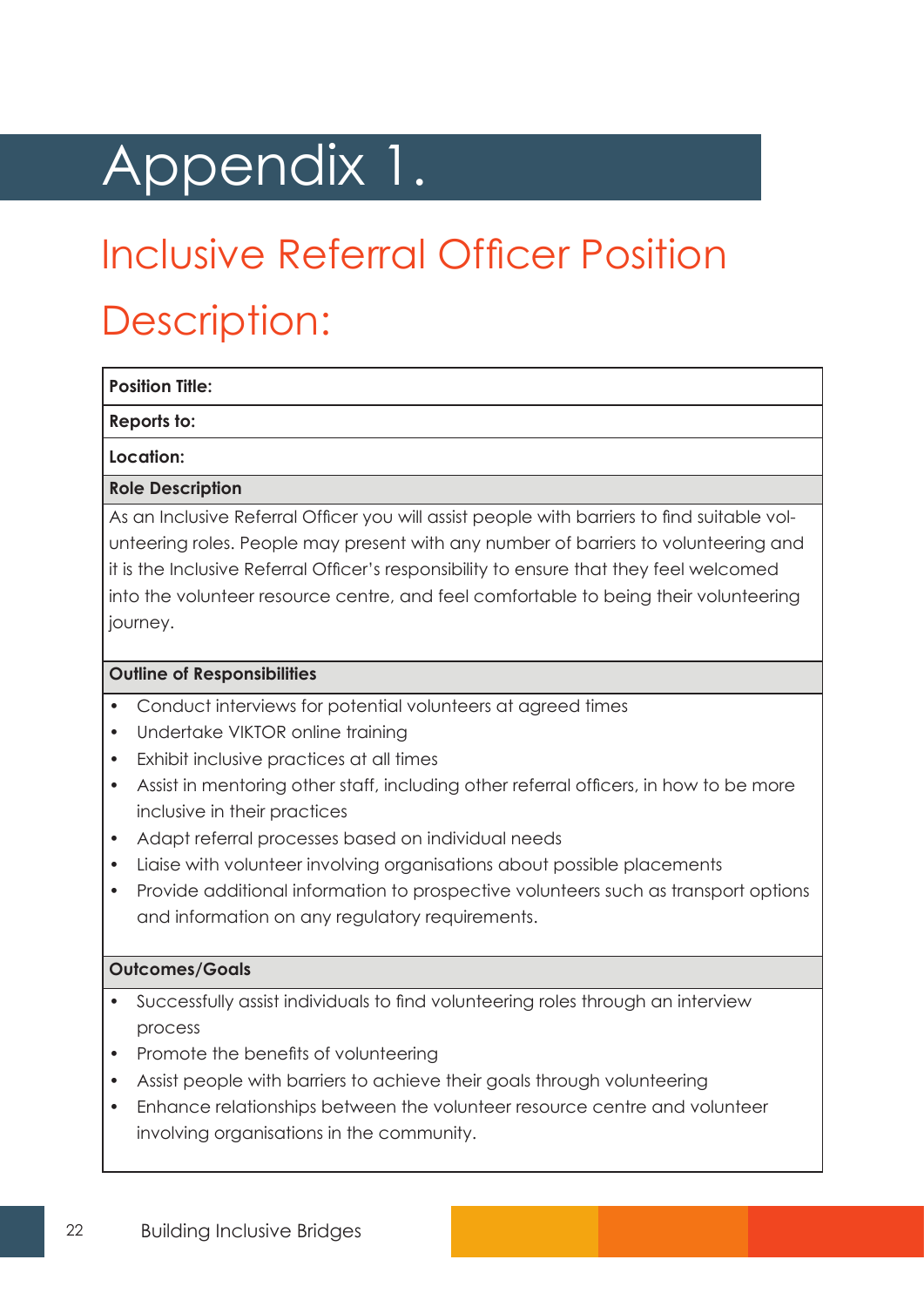### **Training and Support Plan**

- Initial induction and orientation session
- Attendance at staff meetings
- VIKTOR online training
- On-the-job interview training
- Opportunities for ongoing in-house professional development
- Invitation to in-house events
- Support from other staff.

#### **Reporting**

### **Time Committment**

The time commitment for this role will vary as the person will be responding to the needs of the organisation; however, it is estimated at approximately 9 hours (3 appointments) per week.

### **Qualifications and Experience Needed**

- Must have an inclusive attitude and be willing to work with people of all backgrounds
- Good interpersonal skills
- Demonstrated initiative and ability to work with minimal supervision, but also have a willingness to take direction
- Demonstrated computer literacy
- Must be willing to attend training for the VIKTOR database on an ongoing basis
- Must be trustworthy and reliable
- Ability to liaise with people at all levels
- Ability to work as part of a team
- The ability to work within the guidelines and legislation appropriate to the reception position, e.g. Privacy Act, WH&S and Fire & Safety
- A genuine care and respect for community organisations and services users.

### **Benefits**

- Be part of a team environment
- Participate in organisational training and events
- Assist individuals to find meaningful volunteer roles
- Play a key role in making the community more inclusive
- Assist people with barriers to achieve their goals through volunteering.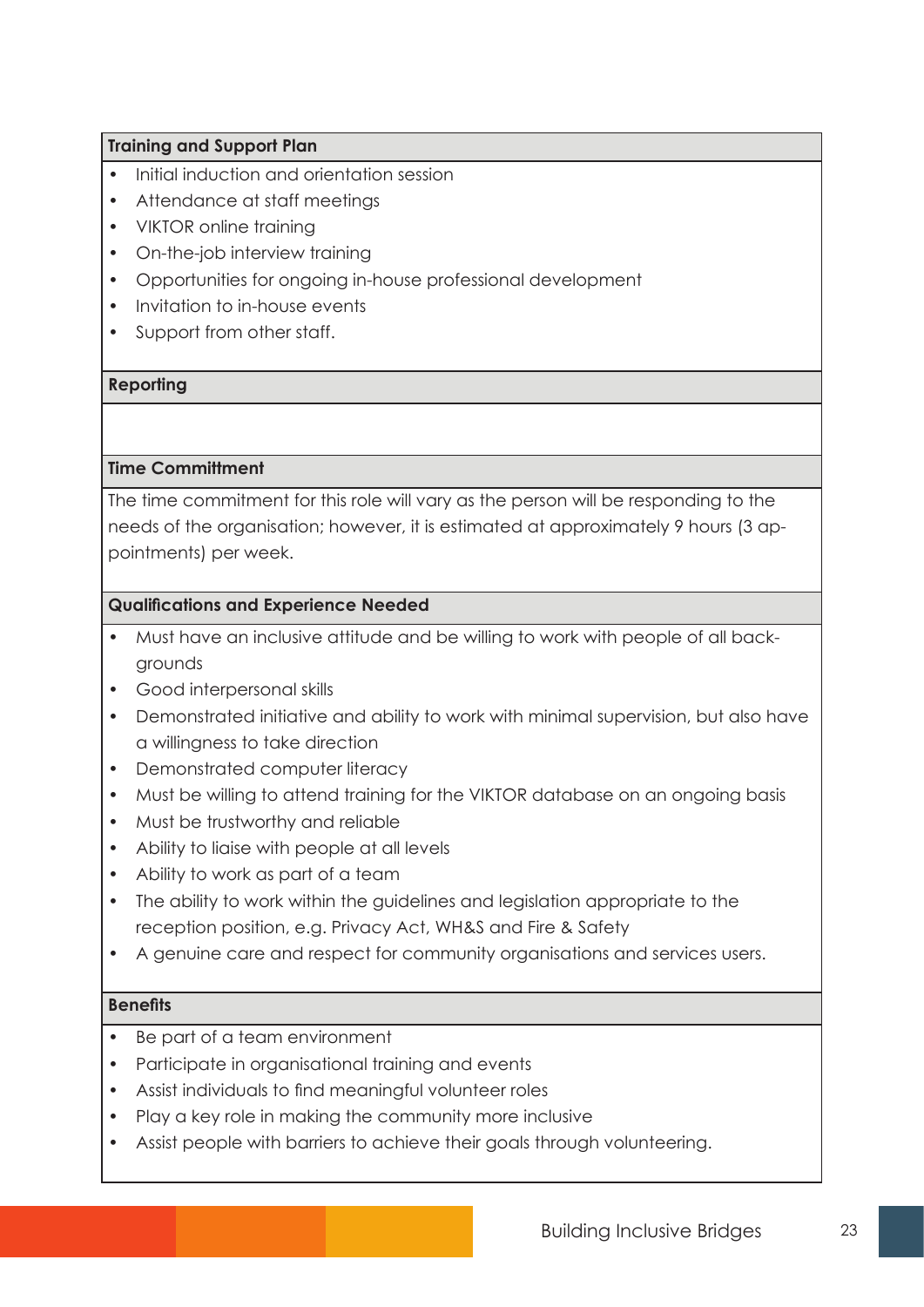# Appendix 2.

### General Referral Form:

| <b>Participant Details:</b>                                                                          |             |                  |                    |                 |                      |                                            |
|------------------------------------------------------------------------------------------------------|-------------|------------------|--------------------|-----------------|----------------------|--------------------------------------------|
| Title:                                                                                               | First name: |                  | Surname:           |                 |                      |                                            |
| Date of birth:                                                                                       |             | Gender:          | ¶ Male             | $\sqcap$ Female | Other                |                                            |
| Email:                                                                                               |             |                  |                    |                 |                      |                                            |
| Phone (home):                                                                                        |             |                  | Phone<br>(mobile): |                 |                      |                                            |
| <b>Contact Address:</b>                                                                              |             |                  |                    |                 |                      |                                            |
|                                                                                                      | State:      |                  |                    |                 | Postcode:            |                                            |
| Do you have access to<br>transport?                                                                  |             | Public transport |                    |                 |                      | $\Box$ Private Vehicle $\Box$ No Transport |
| Participant Emergency Contact Details:                                                               |             |                  |                    |                 |                      |                                            |
| Name of person to be<br>contacted in the case of an<br>emergency and relationship to<br>participant: |             |                  |                    |                 |                      |                                            |
| Best contact number:                                                                                 |             |                  |                    |                 |                      |                                            |
| Referring Organisation Details:                                                                      |             |                  |                    |                 |                      |                                            |
| Referring Organisation:                                                                              |             |                  |                    |                 | Date of<br>referral: |                                            |
| Organisation Contact Person:                                                                         |             |                  |                    |                 |                      |                                            |
| Organisation Address:                                                                                |             |                  |                    |                 |                      |                                            |
| Email:                                                                                               |             |                  |                    |                 |                      |                                            |
| Phone (work):                                                                                        |             |                  |                    |                 | Phone (mobile):      |                                            |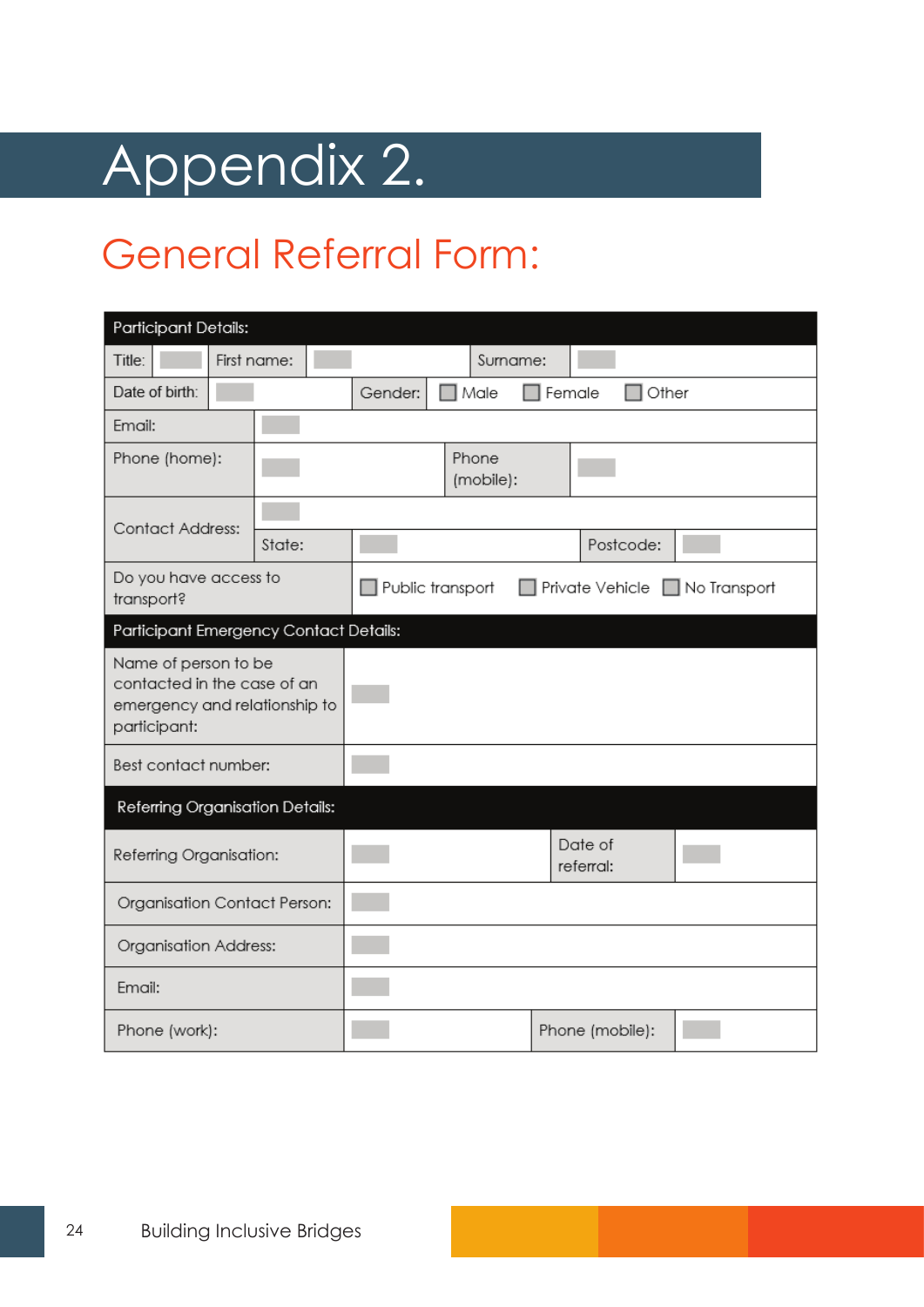| Does the participant identify as: (Please tick all that apply) |                     |
|----------------------------------------------------------------|---------------------|
| a person from a non-English speaking background                | Country of Origin:  |
|                                                                |                     |
| an Aboriginal or a Torres Strait Islander person               |                     |
| a person with a disability                                     | Type of disability: |
| <b>Further Details:</b>                                        |                     |
|                                                                |                     |
| Does the participant have any specific support requirements?   |                     |
| ∏No<br>$\Box$ Yes                                              |                     |
| <b>Further Details:</b>                                        |                     |
|                                                                |                     |
| Reasons for referral: (To be completed by participant)         |                     |
| Why do you want to volunteer?                                  |                     |
|                                                                |                     |
|                                                                |                     |
| What do you hope to gain from volunteering?                    |                     |
|                                                                |                     |
| In what areas would you like to volunteer?                     |                     |
|                                                                |                     |
|                                                                |                     |
|                                                                |                     |
| Prospective Volunteer Agreement to the Referral Program:       |                     |

| $\tilde{}$ | ~                                                             |
|------------|---------------------------------------------------------------|
|            | agree to participating in the Inclusive Volunteering Program. |
| Signature: |                                                               |
| Date:      |                                                               |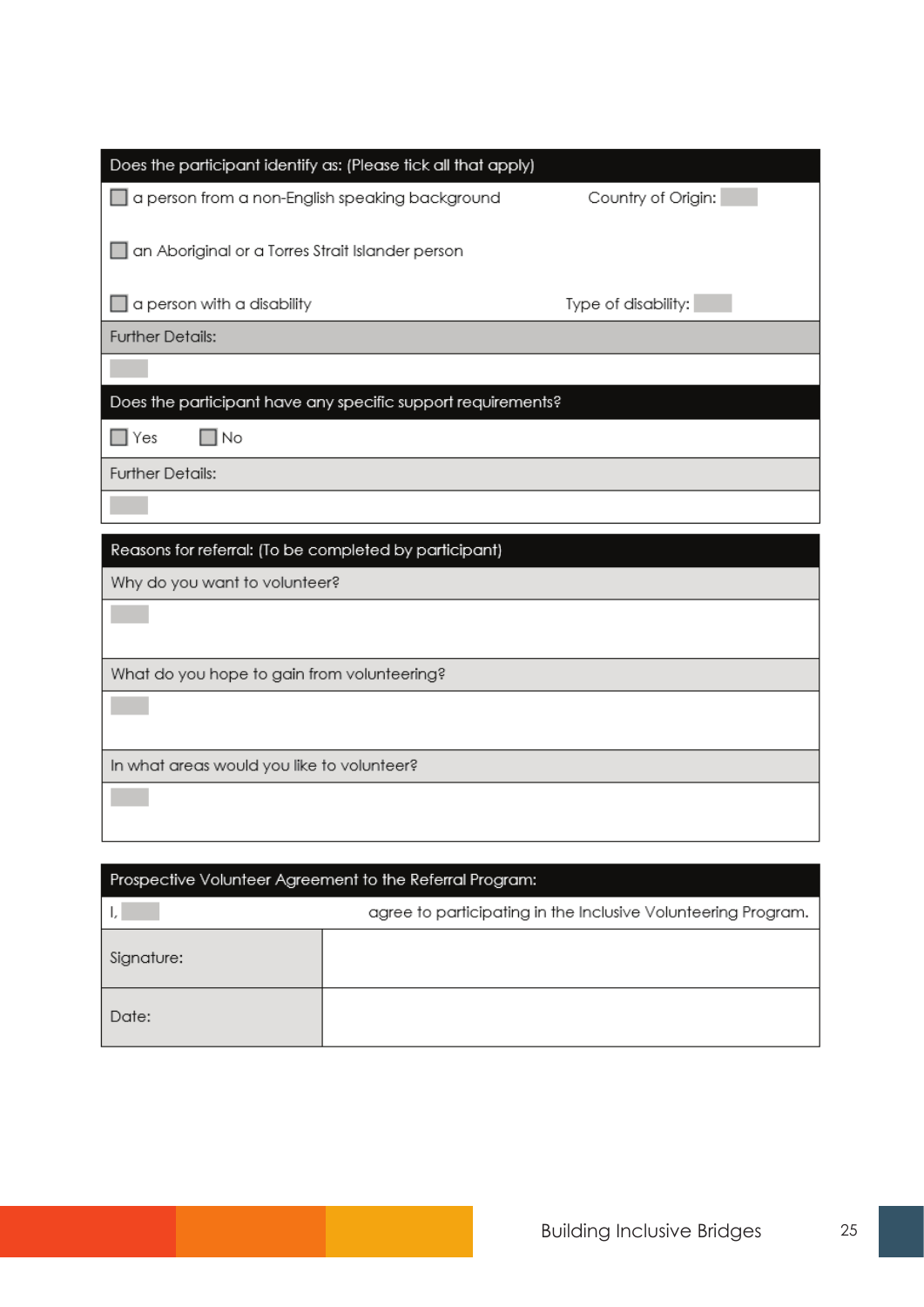### Self-Referral Form:

| Volunteer Details:                                                                           |                                                         |             |  |                                                  |                                       |           |          |                     |  |
|----------------------------------------------------------------------------------------------|---------------------------------------------------------|-------------|--|--------------------------------------------------|---------------------------------------|-----------|----------|---------------------|--|
| Title:                                                                                       |                                                         | First name: |  |                                                  |                                       |           | Surname: |                     |  |
| Date of<br>birth:                                                                            |                                                         |             |  | Gender:                                          | $\Box$ Male<br>$\Box$ Female<br>Other |           |          |                     |  |
| Fmail:                                                                                       |                                                         |             |  |                                                  |                                       |           |          |                     |  |
|                                                                                              | Phone (home):                                           |             |  | Phone                                            |                                       | (mobile): |          |                     |  |
| Contact Address:                                                                             |                                                         |             |  |                                                  |                                       |           |          |                     |  |
|                                                                                              |                                                         | State:      |  |                                                  |                                       |           |          | Postcode:           |  |
| Do you have access to<br>Public transport<br>Private Vehicle   No Transport<br>transport?    |                                                         |             |  |                                                  |                                       |           |          |                     |  |
| <b>Emergency Contact Details:</b>                                                            |                                                         |             |  |                                                  |                                       |           |          |                     |  |
| Name of person to be<br>contacted in the case of an<br>emergency and relationship<br>to you: |                                                         |             |  |                                                  |                                       |           |          |                     |  |
|                                                                                              | Best contact Number:                                    |             |  |                                                  |                                       |           |          |                     |  |
|                                                                                              | Do you identify as: (Please tick all that apply to you) |             |  |                                                  |                                       |           |          |                     |  |
|                                                                                              |                                                         |             |  | a person from a non-English speaking background  |                                       |           |          | Country of Origin:  |  |
|                                                                                              |                                                         |             |  | an Aboriginal or a Torres Strait Islander person |                                       |           |          |                     |  |
| $\Box$ a person with a disability                                                            |                                                         |             |  |                                                  |                                       |           |          | Type of disability: |  |
| <b>Further Details:</b>                                                                      |                                                         |             |  |                                                  |                                       |           |          |                     |  |
|                                                                                              |                                                         |             |  |                                                  |                                       |           |          |                     |  |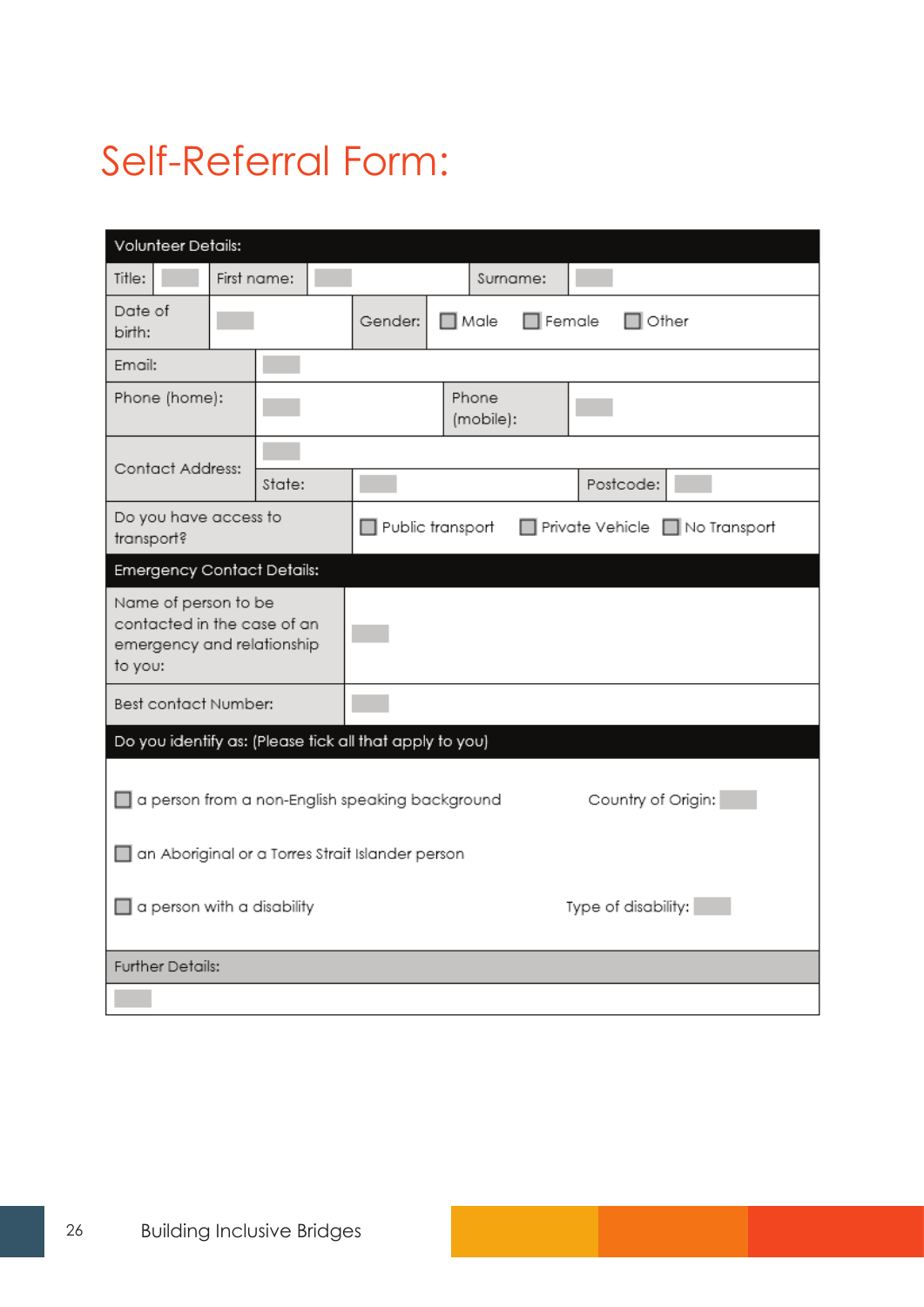| Do you have any specific support requirements? |
|------------------------------------------------|
| $\square$ Yes<br>No                            |
| Further Details:                               |
|                                                |
| Reasons for referral:                          |
| Why do you want to volunteer?                  |
|                                                |
|                                                |
| What do you hope to gain from volunteering?    |
|                                                |
| In what areas would you like to volunteer?     |
|                                                |

|            | Prospective Volunteer Agreement to the Referral Program: |
|------------|----------------------------------------------------------|
| Program.   | agree to participating in the Inclusive Volunteering     |
| Signature: |                                                          |
| Date:      |                                                          |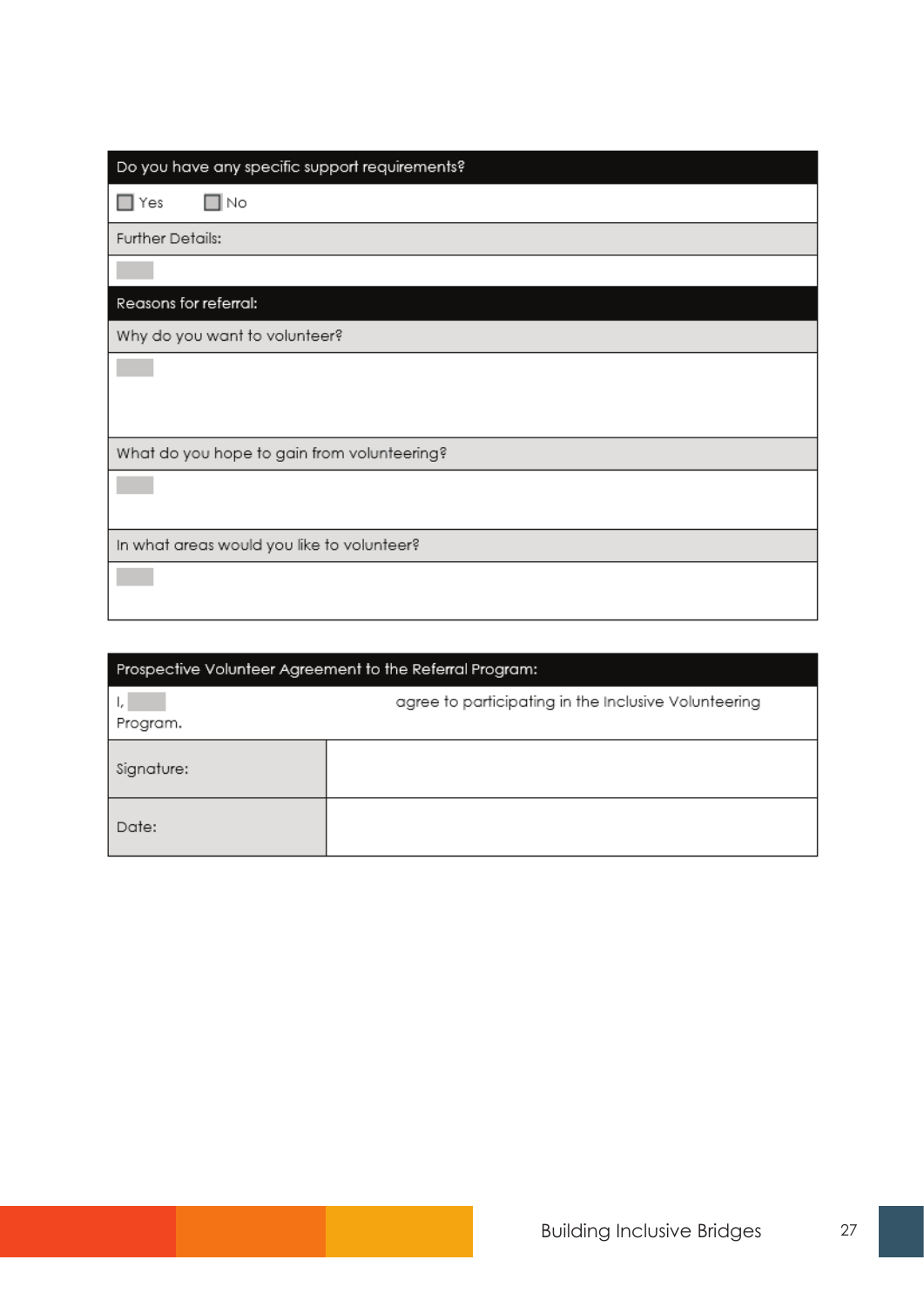# Appendix 3.

### Participant Questionnaire:

| Name: |                |                                                                                  | Date: |  |
|-------|----------------|----------------------------------------------------------------------------------|-------|--|
|       |                | Do you want to volunteer?                                                        |       |  |
|       | $I$ Yes $I$ No |                                                                                  |       |  |
| 1.    | Comments:      |                                                                                  |       |  |
|       |                |                                                                                  |       |  |
|       |                |                                                                                  |       |  |
|       |                | Why do you want to volunteer?                                                    |       |  |
|       | Comments:      |                                                                                  |       |  |
| 2.    |                |                                                                                  |       |  |
|       |                |                                                                                  |       |  |
|       |                | Have you volunteered in the past? If so, how was that experience?                |       |  |
|       | $I$ Yes $I$ No |                                                                                  |       |  |
| З.    | Comments:      |                                                                                  |       |  |
|       |                |                                                                                  |       |  |
|       |                |                                                                                  |       |  |
|       |                | Would you require any supports/aids when volunteering?                           |       |  |
|       | Comments:      |                                                                                  |       |  |
| 4.    |                |                                                                                  |       |  |
|       |                |                                                                                  |       |  |
|       |                | Do you have access to your own transport? Do you use public transport?           |       |  |
|       | Comments:      |                                                                                  |       |  |
| 5.    |                |                                                                                  |       |  |
|       |                |                                                                                  |       |  |
|       |                | Do you have any particular goals you would like to achieve through volunteering? |       |  |
|       | Comments:      |                                                                                  |       |  |
| 6.    |                |                                                                                  |       |  |
|       |                |                                                                                  |       |  |